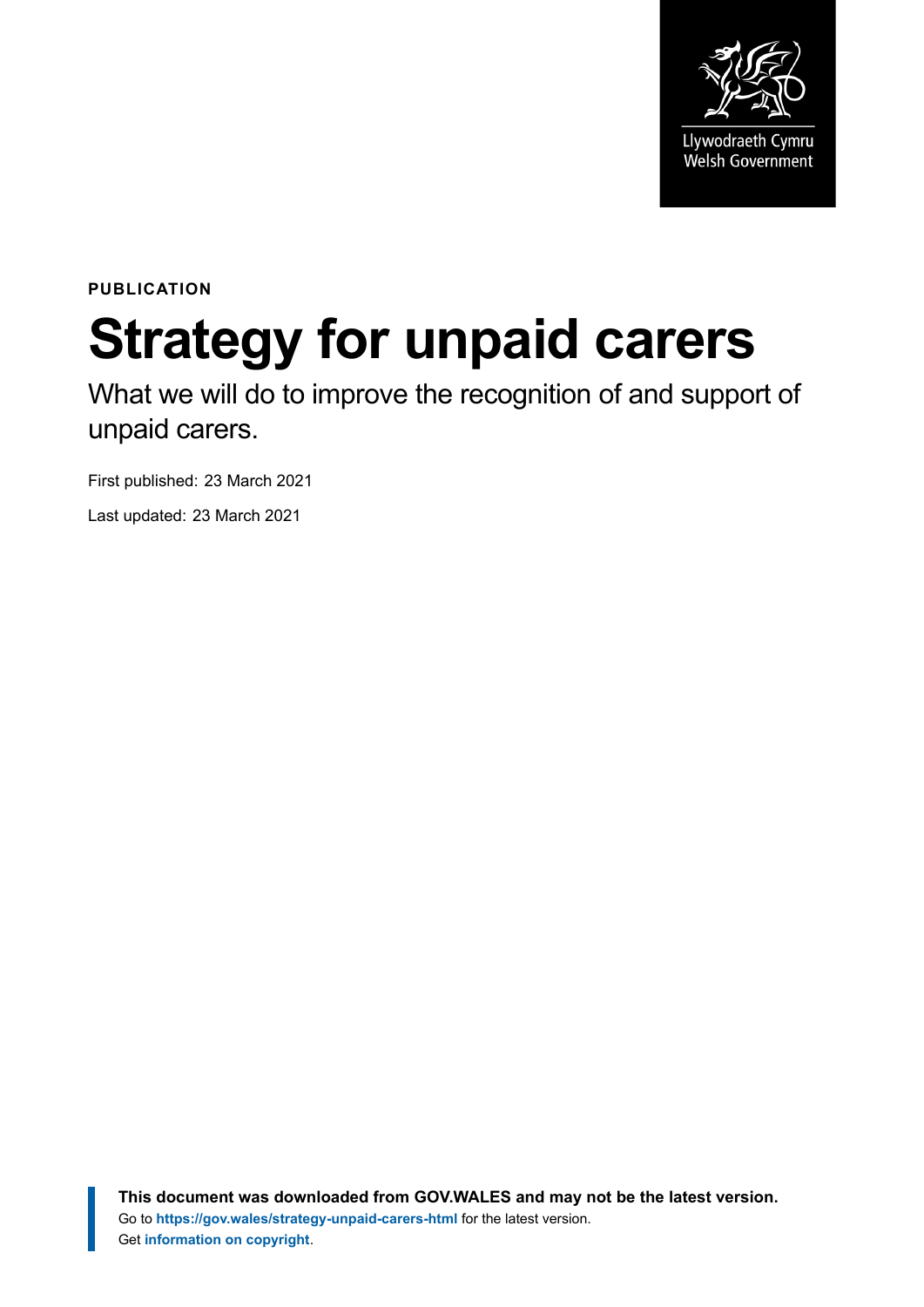# **Contents**

**[Ministerial foreword](#page-1-0) [Introduction](#page-2-0) [National priorities for unpaid carers](#page-12-0) [A charter for unpaid carers](#page-24-0) [Measuring success: data and research](#page-25-0)**

# <span id="page-1-0"></span>**Ministerial foreword**

### **Deputy Minister for Health and Social Services**

The launch of the Strategy for Unpaid Carers marks one year since the first lockdown was introduced in Wales to control the spread of COVID-19. During this time, I have heard from many unpaid carers who have struggled to cope without their usual support networks. I am aware unpaid carers of all ages have faced new challenges, pressures and, in many cases, personal tragedy.

The pandemic led to a greater awareness and public appreciation of health and social care workers, but that appreciation should extend to unpaid carers without their support, the pressure on Wales' health and social care system would have been even more acute.

Over the past 12 months, many of us may have taken on the role of an unpaid carer for the first time and struggled to balance work and leisure time with new or increased caring commitments. I hope that these experiences will raise awareness of all unpaid carers in our communities, from children or young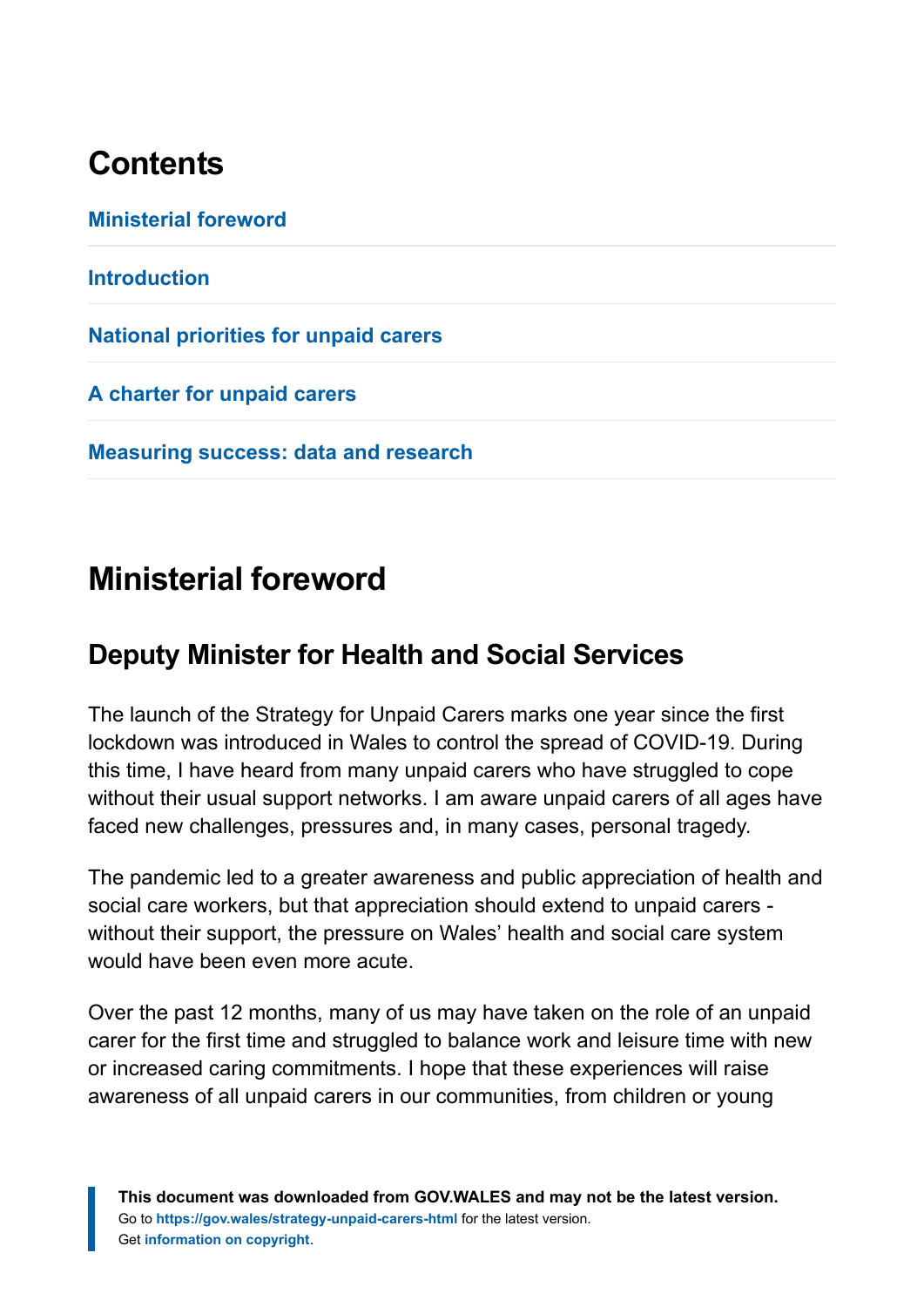people supporting siblings or parents, to older people caring for a partner, or the legions of neighbours and friends that spend fewer hours caring but still provide vital support to keep people well and safe in their own homes. Not all may need formal support from statutory services, but all deserve our thanks.

For many, supporting friends, families and communities can provide a sense of well-being. For others, caring responsibilities can have a major impact on every aspect of their lives and additional support is needed to manage the demands of the role.

We have a moral and legal obligation to support people who are providing significant levels of care or balancing care alongside other substantial commitments such as employment or education. Moral, because of our commitment to everyone's wellbeing in Wales. Legal, because carers' rights are enshrined in the Social Services and Well-being (Wales) Act 2014.

The delivery of this strategy will be guided by my Ministerial Advisory Group on Unpaid Carers and its supporting engagement group. We will publish a supporting delivery plan in autumn 2021 setting out clear actions, timescales and measures for monitoring progress.

Caring is everyone's business - it is likely that most of us will take on a caring role at some point in our lives. I hope this strategy and supporting delivery plan will guide partnership working towards a society that recognises, values and supports unpaid carers of all ages and backgrounds to live well and achieve their own well-being outcomes.

# <span id="page-2-0"></span>**Introduction**

This new Strategy for Unpaid Carers represents our renewed commitment to improving the recognition of and support to unpaid carers in Wales. It sets out our revised national priorities for unpaid carers, including the addition of a new priority on education and employment. It also notes our priority areas for action and will be followed by a more detailed delivery plan in autumn 2021.

This strategy is the result of engagement with unpaid carers of all ages and their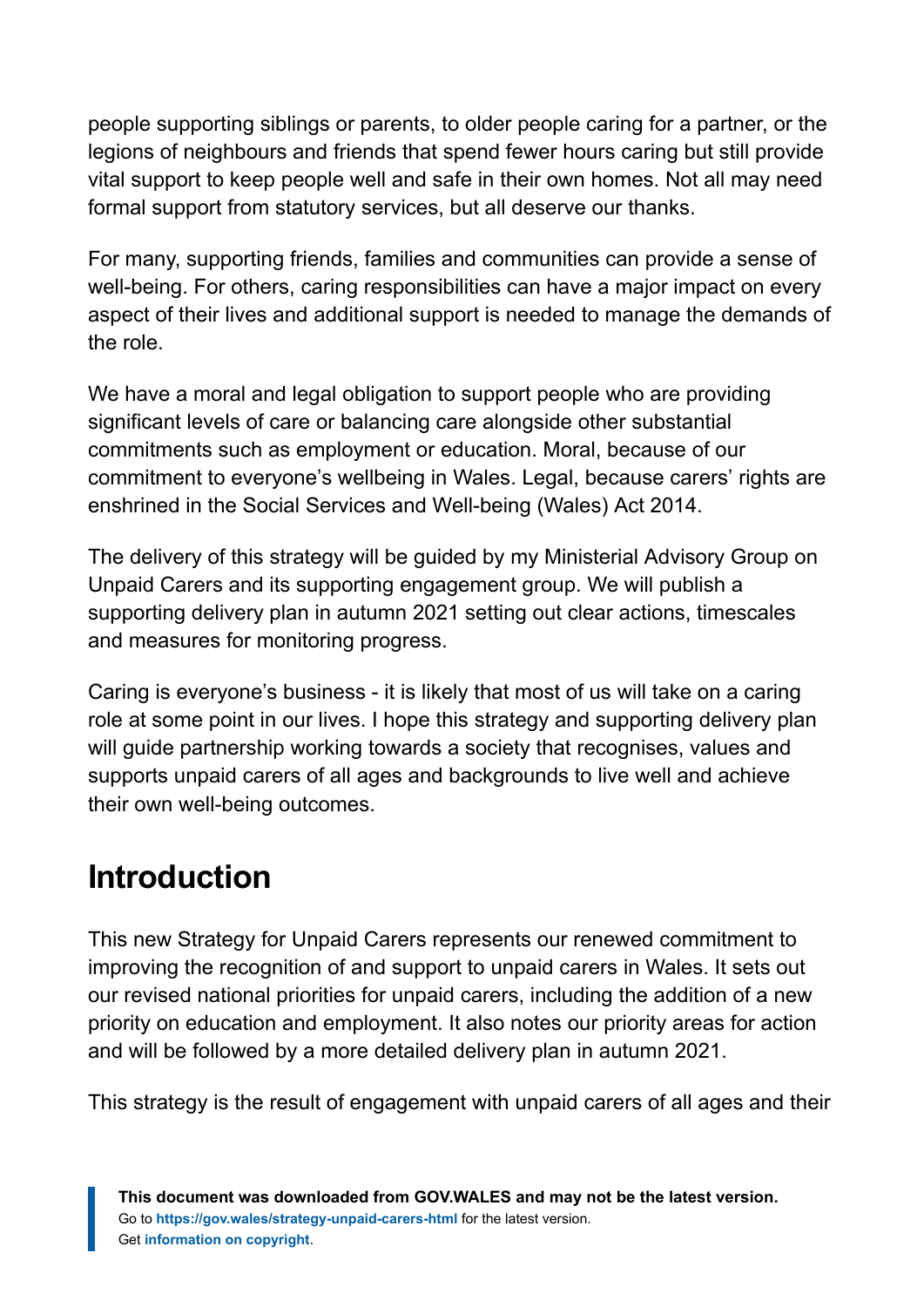representatives via the Ministerial Advisory Group for Unpaid Carers and its supporting engagement group, facilitated by Carers Trust Wales. Both groups will also guide the development of a delivery plan and monitor implementation.

We also received over 90 consultation responses from unpaid carers and professionals working in the public and third sectors. These responses illustrated the huge toll COVID-19 has taken on the physical, mental and financial wellbeing of unpaid carers. For many, the difficulties faced before the pandemic have been exacerbated, but new challenges have also emerged. Hours spent caring have increased and unpaid carers have taken on more or different caring tasks. The risk of catching COVID-19, particularly if the person being care for has complex health needs, or the unpaid carer has their own underlying health conditions, is stated as an overarching concern.

Each of our renewed four national priorities takes into account the impact of COVID-19 on the lives of unpaid carers and reflects that these experiences will shape support needs over the months and years ahead.

Our responses also clearly demonstrate that a more focussed and high profile approach to delivering support for unpaid carers is needed. It is also clear that support must span wider than health and social care - a coordinated response from the Welsh Government and the public, third and private sectors is vital.

The contribution of unpaid carers to the Welsh economy must be acknowledged and celebrated so that the well-being of carers is not overshadowed by concerns for the person or people they care for. However, it is equally important not to make assumptions that all unpaid carers are fully able or willing to take on or continue in a caring role.

**[A Healthier Wales: Our Plan for Health and Social Care](https://gov.wales/healthier-wales-long-term-plan-health-and-social-care)** sets out the vital role of unpaid carers within our health and social care system:

" Our staff, their skills, experience and values, are fundamental to a successful NHS and social care system. Delivering a truly seamless system of health and care calls for a fundamental shift in our understanding of who constitutes the workforce and how we support the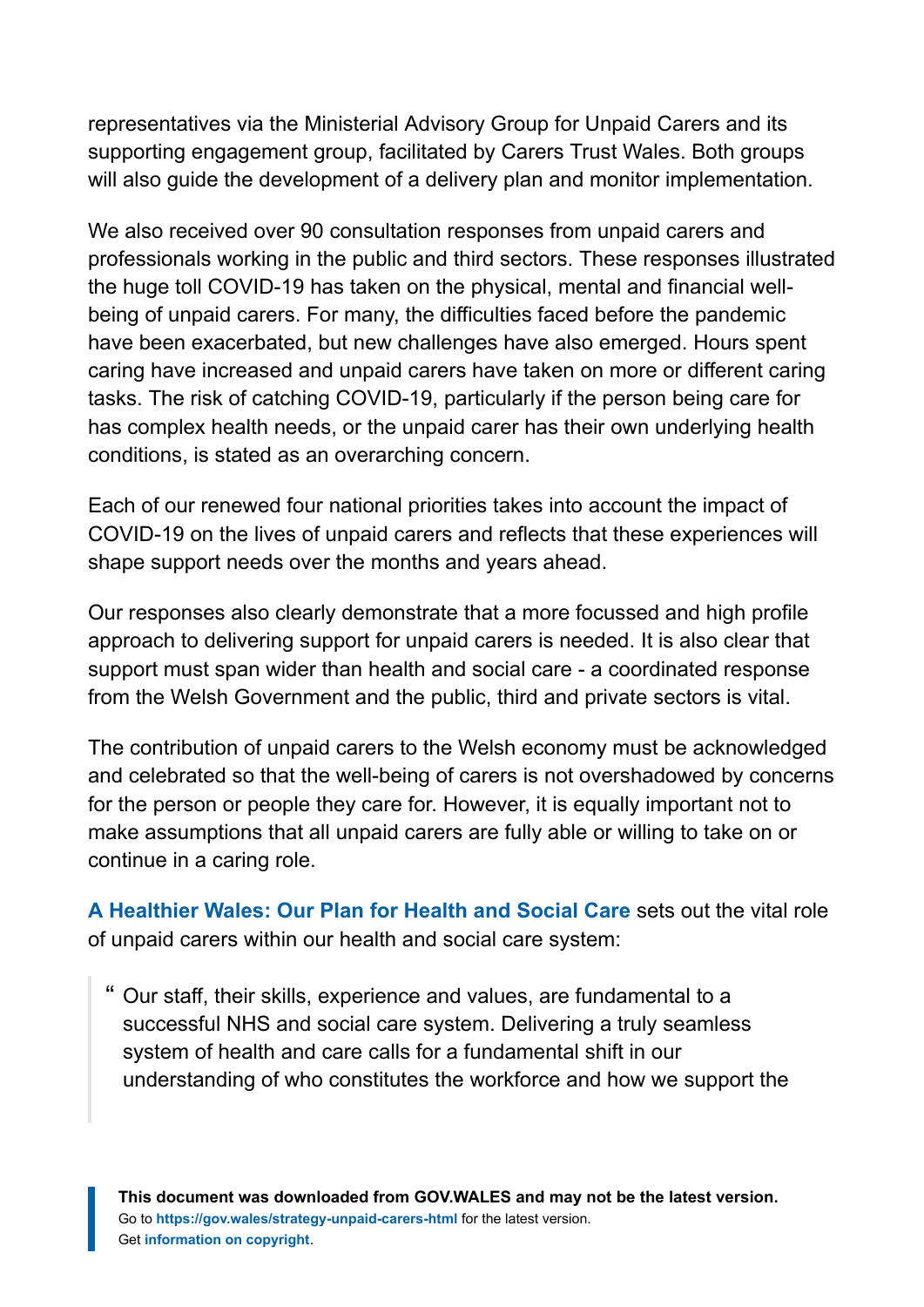contribution that each individual makes.

" This requires not only greater parity of esteem between health and care professionals, but also recognising and supporting the vital role played by the informal workforce of unpaid carers and of volunteers, without whom there would be no overall system. "

In line with the vision set out in A Healthier Wales, we are continuing to work towards a whole-system approach to health and social care which focusses on keeping people well by anticipating health needs, preventing illness, and reducing the impacts of poor health. This approach has become more important in light of the impact of COVID-19 on individuals and communities in Wales.

The Welsh Government has set out a radically different way of working to deliver on the most fundamental challenges the nation faces. This recognises that integration and collaboration between services supported by early intervention and a people centred approach, is essential to delivering long term outcomes for social care.

Early intervention and prevention is critical and we need to embed the preventative aspects of the Social Services and Well-being (Wales) Act 2014 more effectively in public services and move key providers of services, including the third sector, towards an improved model of support for unpaid carers. If we fail to address these key issues now, more unpaid carers and the people they care for, will reach crisis point before accessing vital support services. This will, in turn, increase the pressure on NHS and social services.

The Well-being of Future Generations (Wales) Act places further duties on local authorities to embed a preventative approach by considering the long-term impact of their actions. Public bodies are required to adopt a more joined approach to service design and delivery. They must also work in partnership with individuals and communities. This approach supports the strategic direction and intention of this strategy.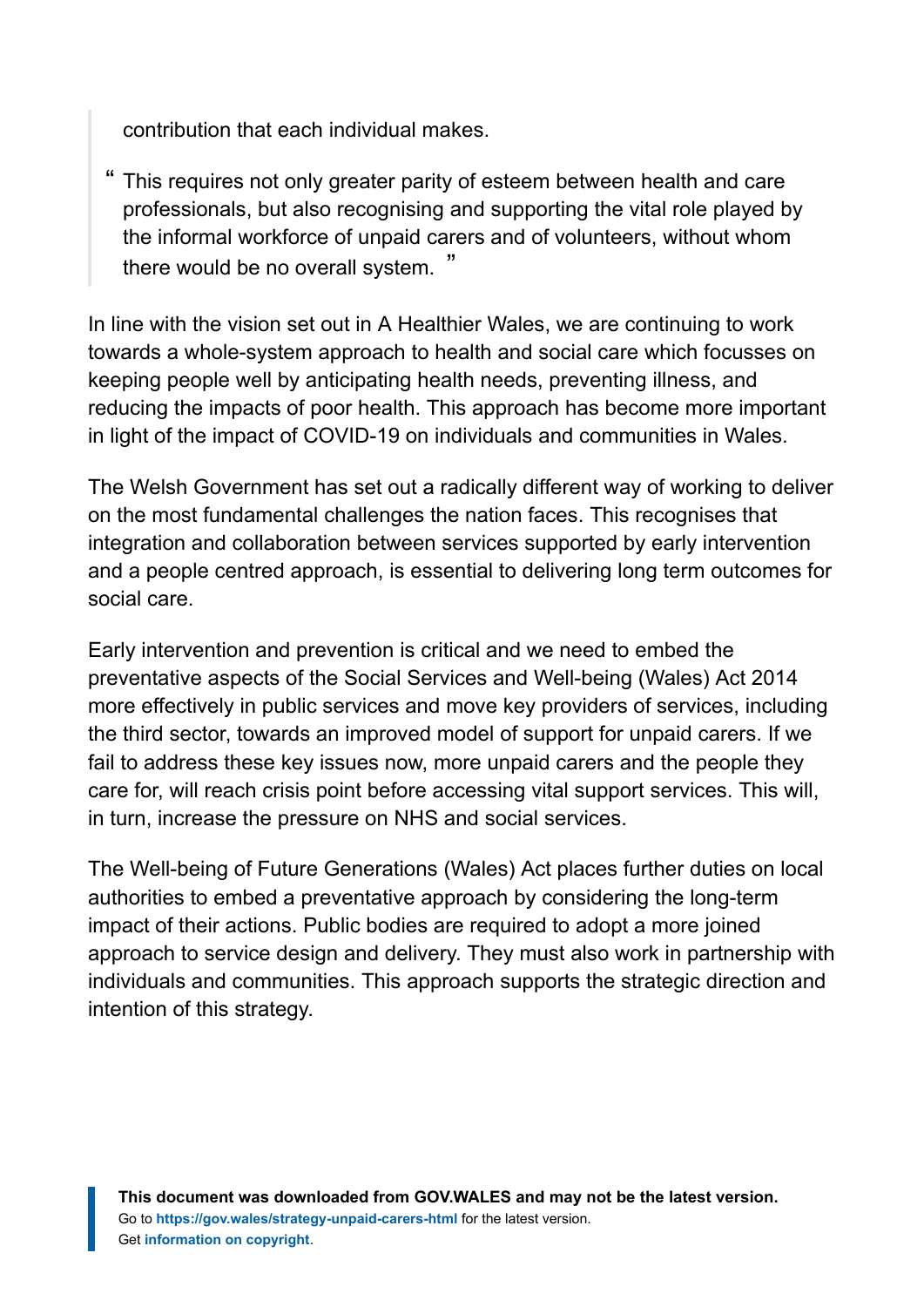## **Unpaid carers in Wales**

The Social Services and Well-being (Wales) Act 2014, defines a carer as someone who provides unpaid care to an adult or disabled child.

The cared for person may be a family member or a friend, who due to illness, disability, a mental health problem or an addiction cannot cope without their support. A carer could be a husband caring for his wife, a parent caring for their child who has care and support needs or a child caring for their parent.

**[Carers Wales](https://www.carersuk.org/wales/news-campaigns/news/unpaid-carers-in-wales-feel-demoralised-and-disillusioned)** state that there are more than 370,000 unpaid carers of all ages providing care worth around £8.1 billion to the Welsh economy each year. **[Social Care Wales](https://socialcare.wales/cms_assets/file-uploads/Preventative-support-for-adult-carers-in-Wales.pdf)** estimate that 12 per cent of the population of Wales are unpaid carers and this figure could increase to 16 per cent by 2037. These figures include anyone caring for as little as an hour a week and most people who spend only very limited time on caring will not require any additional support. However, Wales also has the highest proportion of older carers and of carers providing more than 50 hours' care a week. Since, the start of the pandemic, the number of carers in Wales has increased – the **[National Survey](https://gov.wales/national-survey-wales-monthly-survey-june-2020-html) [for Wales](https://gov.wales/national-survey-wales-monthly-survey-june-2020-html)** issued a monthly report in June 2020, which showed that 35% of people looked after, or gave help or support to family members, friends, neighbours or others. This has increased from 29% in the 2019-20 full-year survey.

### **Where are we now?**

The Welsh Government has acted consistently to improve the lives of unpaid carers. The first Carers' Strategy for Wales was published in 2000, the Carers Strategies (Wales) Measure was published in 2010, and the refreshed Carers' Strategy for Wales and the Delivery Plan 2013-2016 were published in 2013.

The Social Services and Well-being (Wales) Act 2014 replaced the National Assembly for Wales Carers Strategies (Wales) Measure 2010, and strengthened the statutory rights of unpaid carers. For the first time unpaid carers had an equal right to an assessment and support as those that they care for. Unpaid carers no longer need to demonstrate that they provide a substantial amount of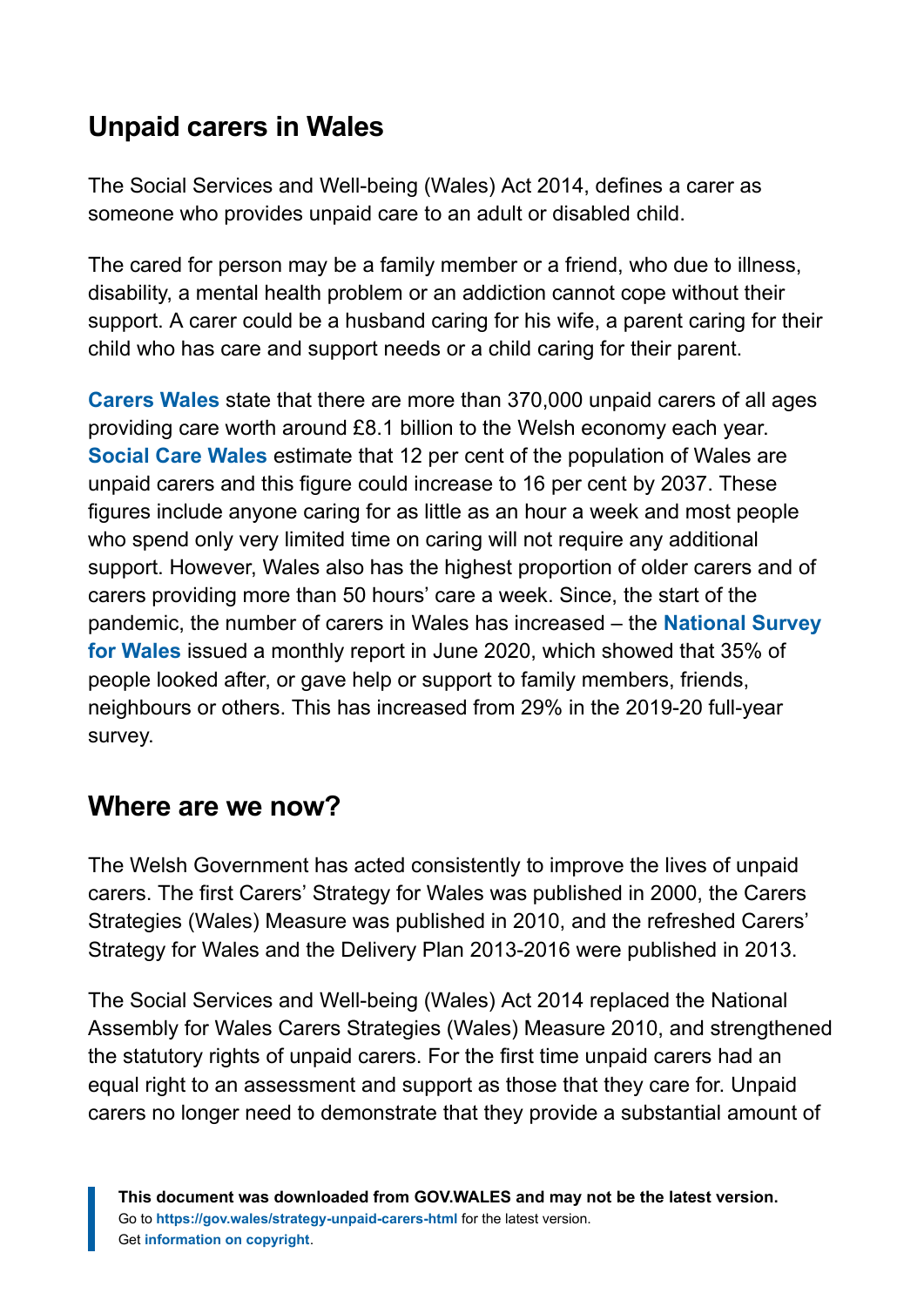care on a regular basis to be considered as a carer. If unpaid carers have needs that are eligible for support, the local authority has a statutory duty to plan for and meet those needs by providing a 'Carer's Support Plan.' Where eligible needs for support are identified for the unpaid carer, local authorities must ensure these needs are met.

Local authorities in Wales receive substantial financial support from the Welsh Government through the annual local government settlement. This funding offers considerable flexibility for authorities to prioritise their services in line with the needs of their communities, including unpaid carers.

Given their entitlements under the Social Services and Well-being (Wales) Act 2014, unpaid carers should be accessing and receiving support from mainstream health and social services budgets.

Welsh Government project funding provides additionality to statutory services, for example, we are providing £2.6 million over 3 years (2020-23) to Carers Wales, All Wales Forum of Parents and Carers, Carers Trust Wales and Age Cymru, via our Third Sector Sustainable Social Services Grant Scheme.

We facilitate engagement with unpaid carers and professionals from across sectors via the **[Ministerial Advisory Group on Unpaid Carers](https://gov.wales/ministerial-advisory-group-carers)** and its supporting engagement group which is facilitated by Carers Trust Wales. We also fund Children in Wales to host the Young Carers' Network. These mechanisms ensure the voice of the unpaid carer informs policy development and delivery.

In 2020 - 21 we provided £236,000 to take forward our national ID card project for young carers. We continue to fund the national young carers ID card project with £150k in 2021-22, working in co-production with local authorities and Carers Trust Wales. The pandemic demonstrated a pressing need for the roll out of a card to support young unpaid carers who were supporting someone, for example, to access food, or medicine. Carers Trust Wales produced a suite of nationally available resources to raise awareness amongst health and pharmacy professionals of the issues affecting young carers, and to help challenge misunderstandings about their role.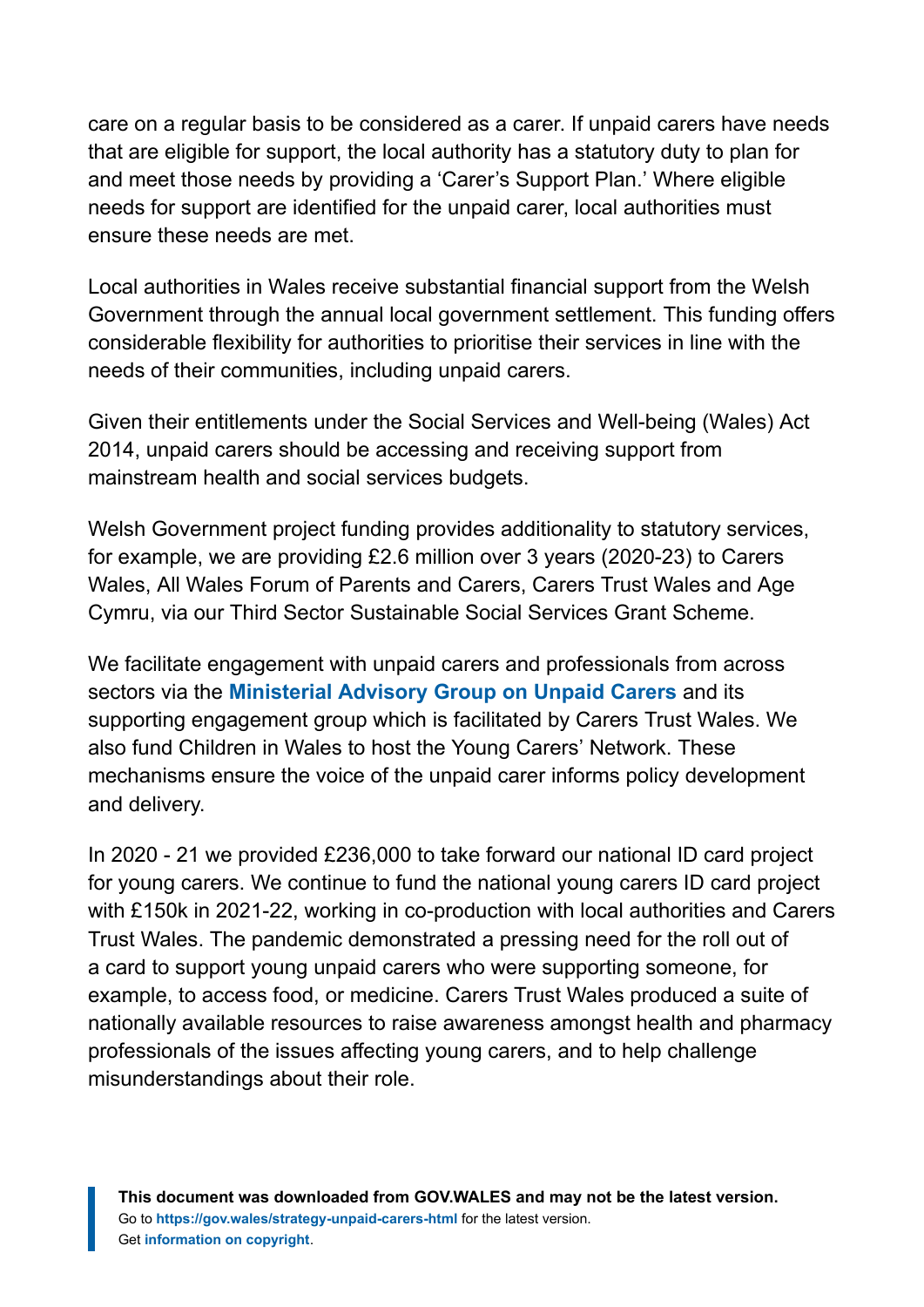Launched in October 2020, Welsh Government is providing £1.25 million, for a national Carers' Support Fund in the context of COVID-19. Delivered via Carers Trust Wales and their local partners, it enables unpaid carers who are struggling financially to purchase essential items including food, furniture, white goods such as a washing machine, or a laptop. The current fund will end in March 2021.

Earlier this year, the Welsh Government published its first **[annual report](https://gov.wales/wales-integrated-care-fund-icf-annual-report-2018-2019)** on the Integrated Care Fund (ICF). The report shows that in 2018-19, £1.141m was spent on services directly supporting unpaid carers in Wales. This was in addition to the investment from other broader projects that support, for example, older people and children with complex needs, which can also have a positive impact on the lives of unpaid carers.

In 2019-20, £7.891m was spent directly on projects and services to support unpaid carers. Our next ICF annual report, due for publication in spring 2021, will showcase how unpaid carers are benefitting from this fund.

In November 2019, we launched a national all age unpaid carers' rights awareness campaign informing unpaid carers of their rights under the Social Services and Well-being (Wales) Act 2014. This campaign will restart when circumstances permit.

We continue to work with Carers Wales as corporate members of the Welsh Employers for Carers programme. Their Employers' Hub Wales supports all employers to better understand and implement policies and practices to support their employees with caring responsibilities.

### **Health, Social Care and Sport Committee Inquiry – Caring for our future**

The Senedd committee opened their inquiry "The Impact of the Social Services and Well-being (Wales) Act 2014 in relation to Carers" in 2018. The inquiry remit included:

• assessments of need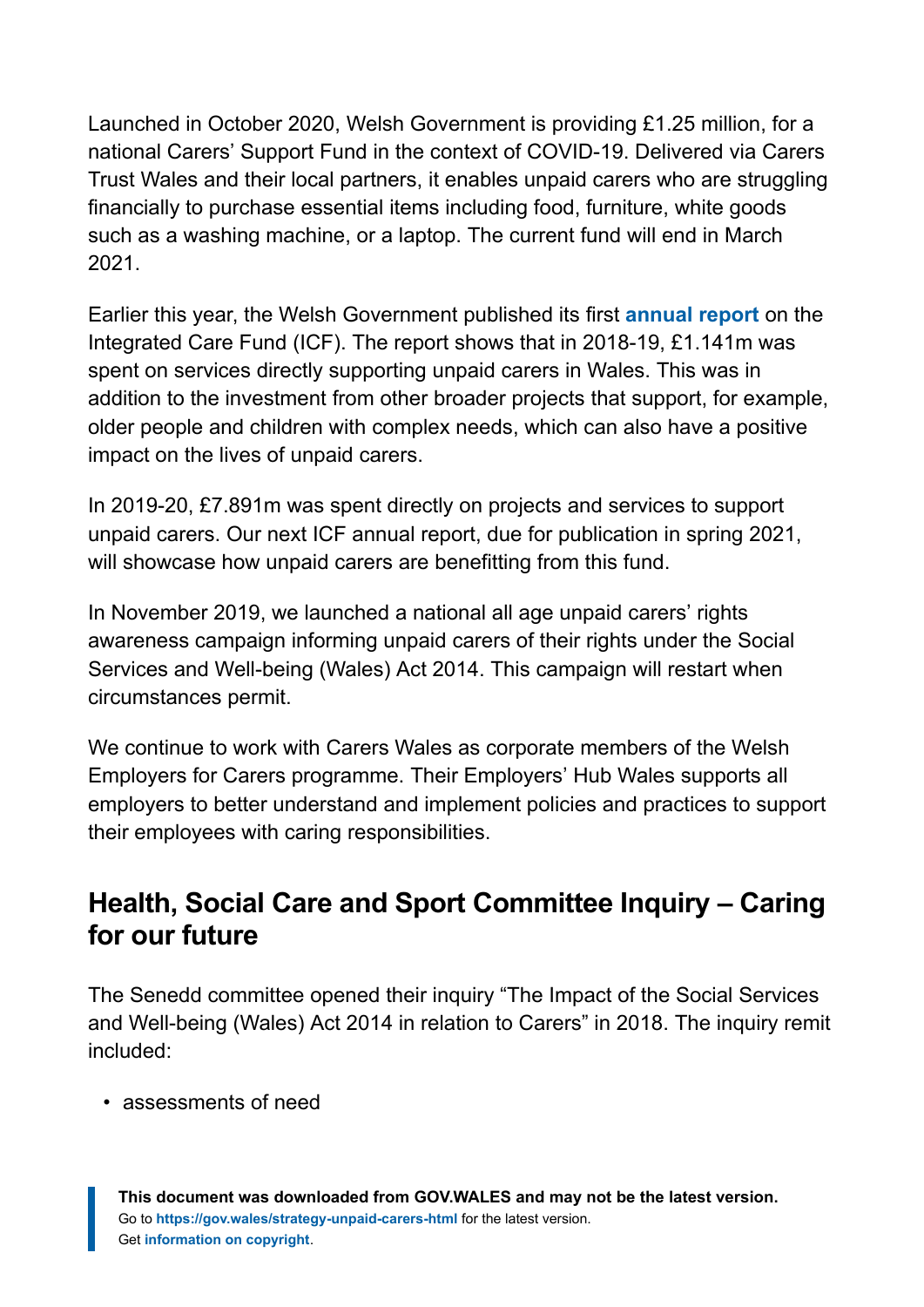- provision of support, including respite care
- provision of information, advice and assistance
- information collected by local authorities and local health boards on carers and their needs
- consideration of broader Welsh Government policy on carers

The Committee's report, **[Caring for our future](https://business.senedd.wales/mgIssueHistoryHome.aspx?IId=022518)**, was published on 21 November 2019. The Welsh Government **[responded](https://business.senedd.wales/documents/s98194/Welsh%20Government%20response%20-%2028%20January%202020.pdf)** to the report's 31 recommendations in January 2020 and the Deputy Minister for Health and Social Services sent a subsequent update **[letter](https://business.senedd.wales/documents/s105366/Letter%20from%20the%20Deputy%20Minister%20for%20Health%20and%20Social%20Services%20-%2014%20July%202020.pdf)** to the Chair of the HSCS Committee, Dr Dai Lloyd MS, in July 2020.

### **Unpaid carers with protected characteristics under the Equality Act 2010**

The Equality Act 2010 places a general equality duty on Welsh public authorities to have 'due regard' to the need to eliminate unlawful discrimination, harassment and victimisation, as well as to advance equality of opportunity and to foster good relations between people who share a protected characteristic and those who do not.

Through our consultation on the national strategy for unpaid carers we wanted to understand how different groups of people with protected characteristics may need specific forms of support, so that the design and delivery of our strategy takes into account the needs of those groups. We know that collecting and analysing feedback from unpaid carers with protected characteristics is critical for us to understand their needs and experiences, and to inform us about what we need to do remove barriers and improve services for them. A specific equality question was therefore included in the consultation document. In order to obtain a wide response from unpaid carers with protected characteristics, the consultation was shared directly with a number of equality forums. This included:

- the Wales Race Forum
- the Faith Communities Forum
- the Ministerial Advisory Forum on Ageing
- the Disability Equality Forum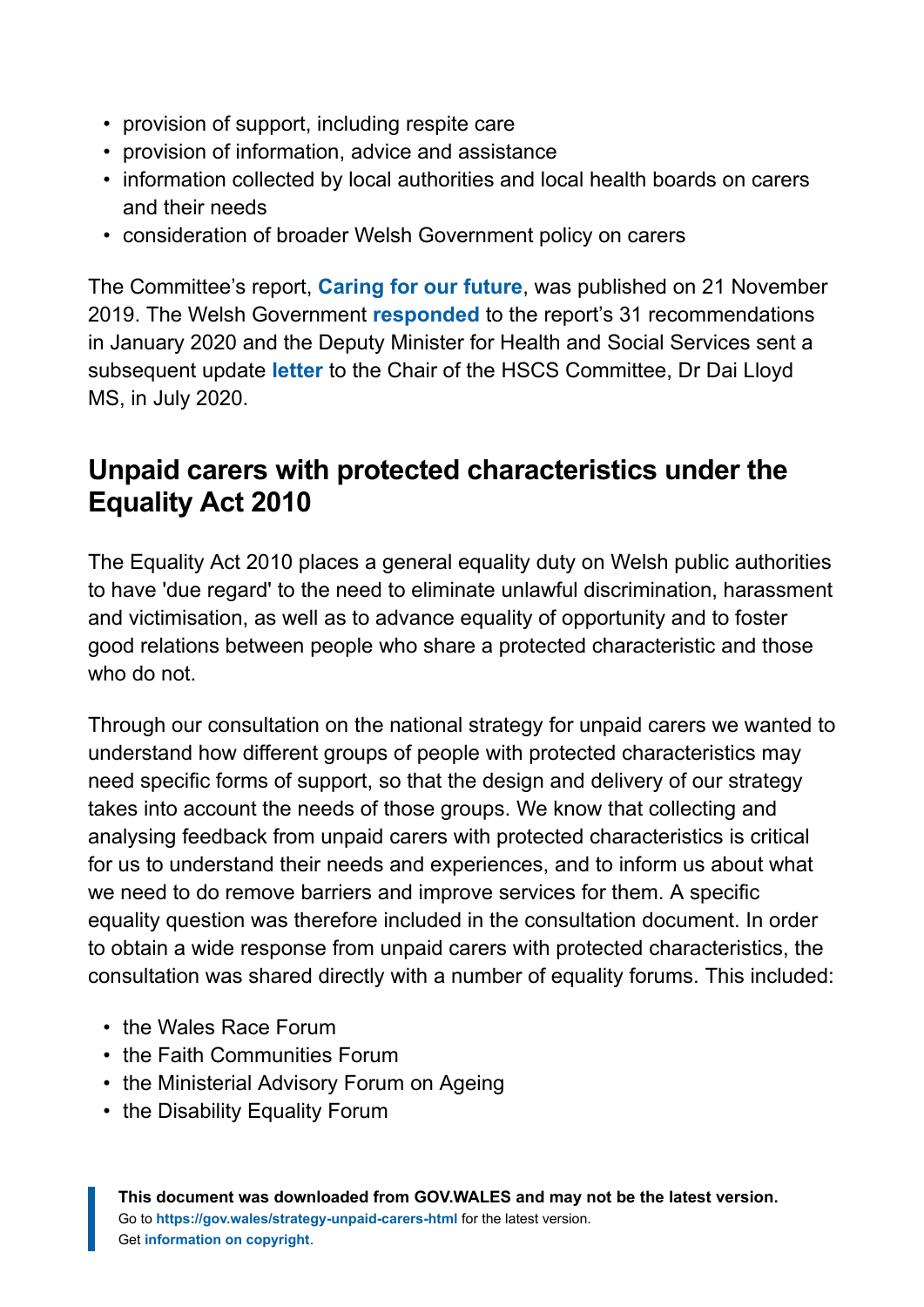• the Strengthening and Advancing Equality and Human Rights Steering **Group** 

Under our Welsh specific equality duties we are required to carry out Equality Impact Assessments in respect of protected groups, across our proposed policies and practices, those we have decided to review, and any changes we intend to make. Our impact assessment arrangements are also a key part of meeting our equality duty under section 77 of the Government of Wales Act 2006.

As well as the feedback from the public consultation, equality evidence is continuously being gathered and analysed for the purposes of completing the Equality Impact Assessment on the Strategy for Unpaid Carers. We have reviewed the valuable equality evidence available to us regarding the different perspectives and experiences of being an unpaid carer living in Wales. This information has been assessed concurrently with the development of the strategy to identify its potential impact on those with protected characteristics or who are otherwise disadvantaged. Some of the equality considerations that we have been mindful of while developing this strategy include:

- We are aware that often the sample sizes of older people from ethnic minority backgrounds, although representative of the Welsh population, can be too small to make reliable comparisons with white Welsh or white British older people. There are, however, experiences and issues which are particular to or more pronounced for older people from Black, Asian and minority ethnic backgrounds.
- There are still often societal expectations of women as caregivers. The 2011 census showed that women make up the majority of unpaid carers – 57% of carers in Wales are women and women of working age (25 to 64) are significantly more likely than men to be providing unpaid care to someone with a disability or illness or who is older.
- As our society ages, the number of people living with complex needs is increasing. It is therefore inevitable that more older people will take on a caring role. Most older carers live alone with the person they care for and many also live with life limiting conditions. In response to Wales' ageing demographic, we launched a public consultation on our new **[Strategy for an](https://gov.wales/strategy-ageing-society-age-friendly-wales) [Ageing Society](https://gov.wales/strategy-ageing-society-age-friendly-wales)**. Given the increasing numbers of older and working age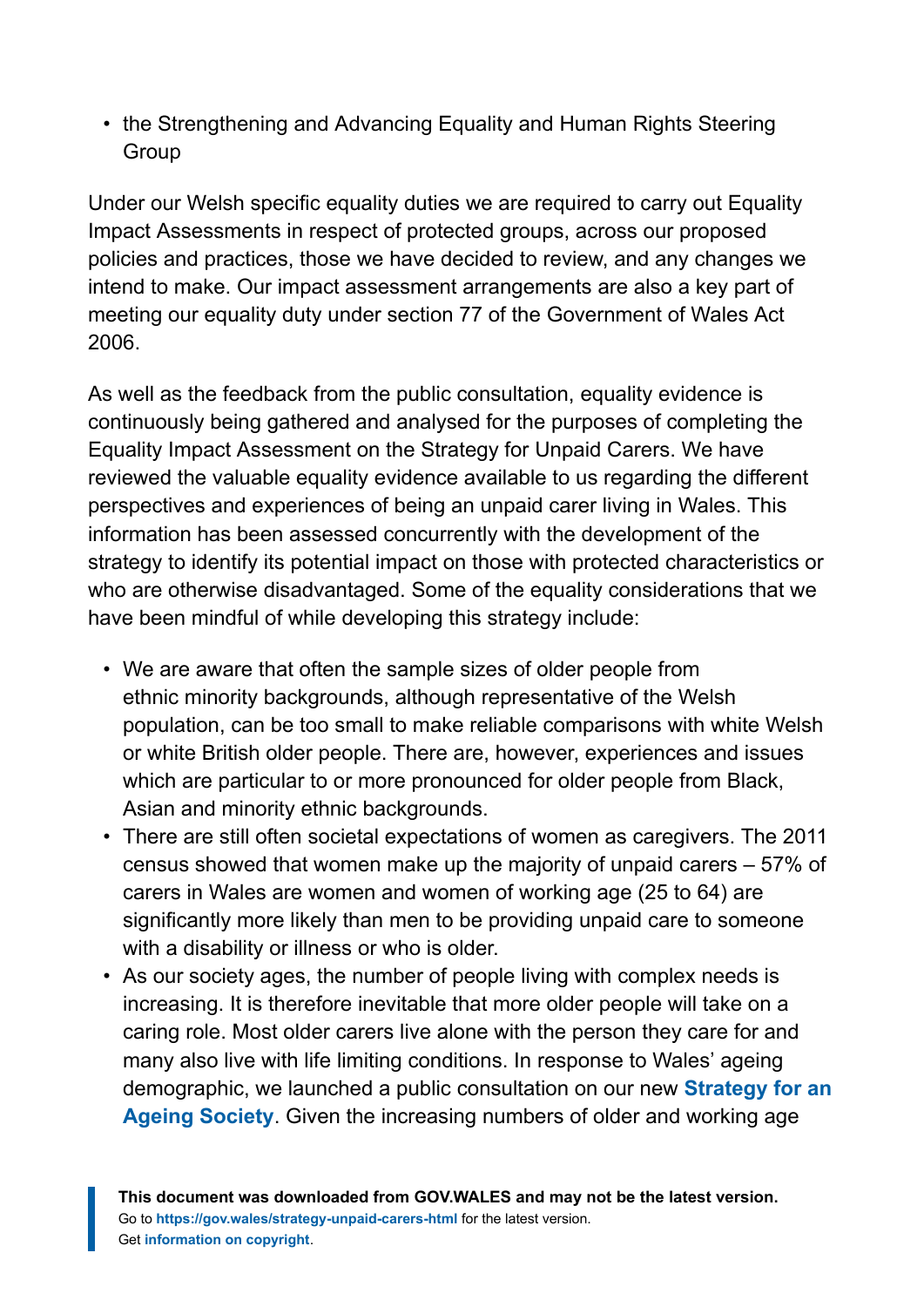people providing unpaid care, the effective integration of that strategy with this document is critical.

- Many unpaid carers report that caring results in a negative and often lasting impact on their physical and mental health, but as with the rest of the population, many people with existing disabilities or long-term conditions also take on caring responsibilities. The 2019 GP Patient Survey (England) found that unpaid carers are more likely to report having a long term condition, disability or illness than non-carers – 63% of unpaid carers compared to 51% of non-carers.
- Whilst there are no clear statistics on Lesbian, Gay, Bisexual or Transgender (LGBT) unpaid carers, the Office of National Statistics (ONS) calculates this figure at 1.5% of the population (with 1.5% of men saying they are gay and 0.7% of women saying they are lesbian; 0.3% of men identifying as bisexual compared to 0.5% of women). Based on the estimates from Stonewall that 3.7 million people in the UK are LGBT, Carers UK estimates there are 390,000 LGBT unpaid carers in Britain. Unfortunately, to date, there has been a negligible amount of social work and social care research that examines specific issues for LGBT unpaid carers in accessing and receiving health and social services.

The equality evidence and engagement collated as part of the Equality Impact Assessment process is an important step towards understanding these challenges in more depth. Addressing these inequalities will be a key consideration when developing the more detailed delivery plan, due to be published in the autumn.

The Equality Impact Assessment, and wider Integrated Impact Assessment is being finalised and will be published shortly. The Equality Impact Assessment will then be monitored and updated regularly to assess whether the plan is having the desired positive equality impacts, and to determine whether it requires revision to mitigate any negative impacts.

### **Socioeconomic Duty**

We will also consider any inequalities associated with socioeconomic disadvantage that might be relevant to the actions in the plan. This reflects our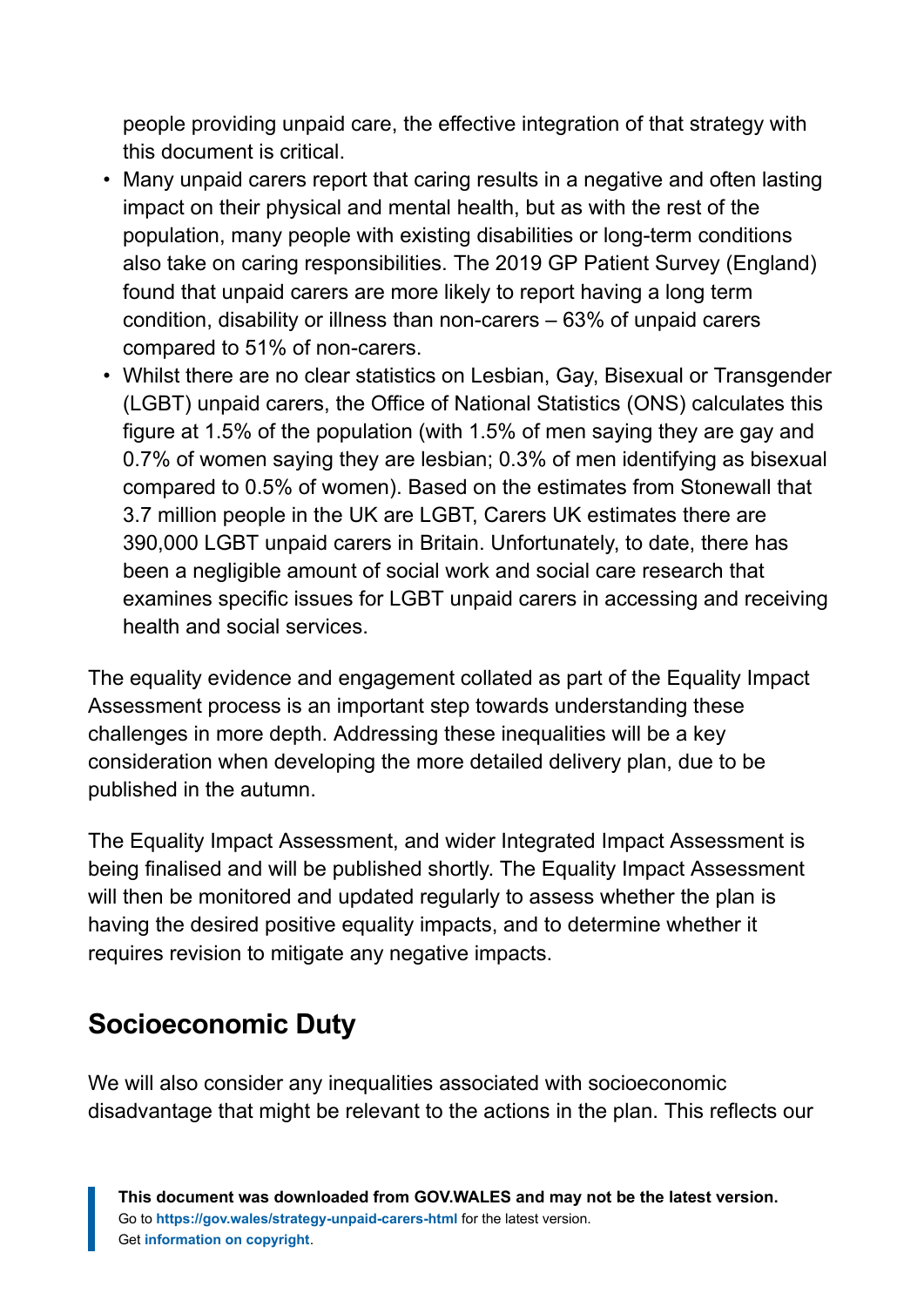responsibilities under the Socioeconomic Duty of the Equality Act 2010, which will come in to force in Wales on 31 March 2021. For example, we know from the 2011 Census that the majority of all unpaid carers are of working age and surveys and consultations completed by third sector carer organisations show that the majority wish to work, but many are unable to because of caring. Financial hardship can also disproportionately affect women because they are more likely to be providing care and providing more hours of care while at the same time balancing work or their own health conditions. Research from the London School of Economics in 2018 found that the costs to the UK government of unpaid carers leaving employment exceeded £2.9 billion a year. Our new Priority 4 in this strategy, supporting unpaid carers in education and the workplace, is intended to have a positive impact on working age carers by ensuring more support is available to carers in the workplace.

### **Young carers and young adult carers**

There are approximately 30,000 unpaid carers under the age of 25 in Wales. According to the 2011 census, Wales has the highest proportion of unpaid carers under 18 in the UK. This number is likely to have increased during the pandemic.

Young carers are children or young people who take a significant role in caring for a family member. The family member could, for example, be suffering from a physical or mental health problem, a disability or drug and alcohol problems. Young carers may not recognise that their role within the family is different from other children and young people, but they often carry significant physical and psychological burdens. Young carers often have little or no "me time" and can lose parts of their childhood.

Some of the problems young carers might face are difficulties with school and doing homework; not enough time to see friends; worrying about the person they care for; feeling different from other young people and other people not understanding what it's like being a young carer. Despite these challenges, many young carers remain resilient and optimistic about their caring role, but may still require help and support.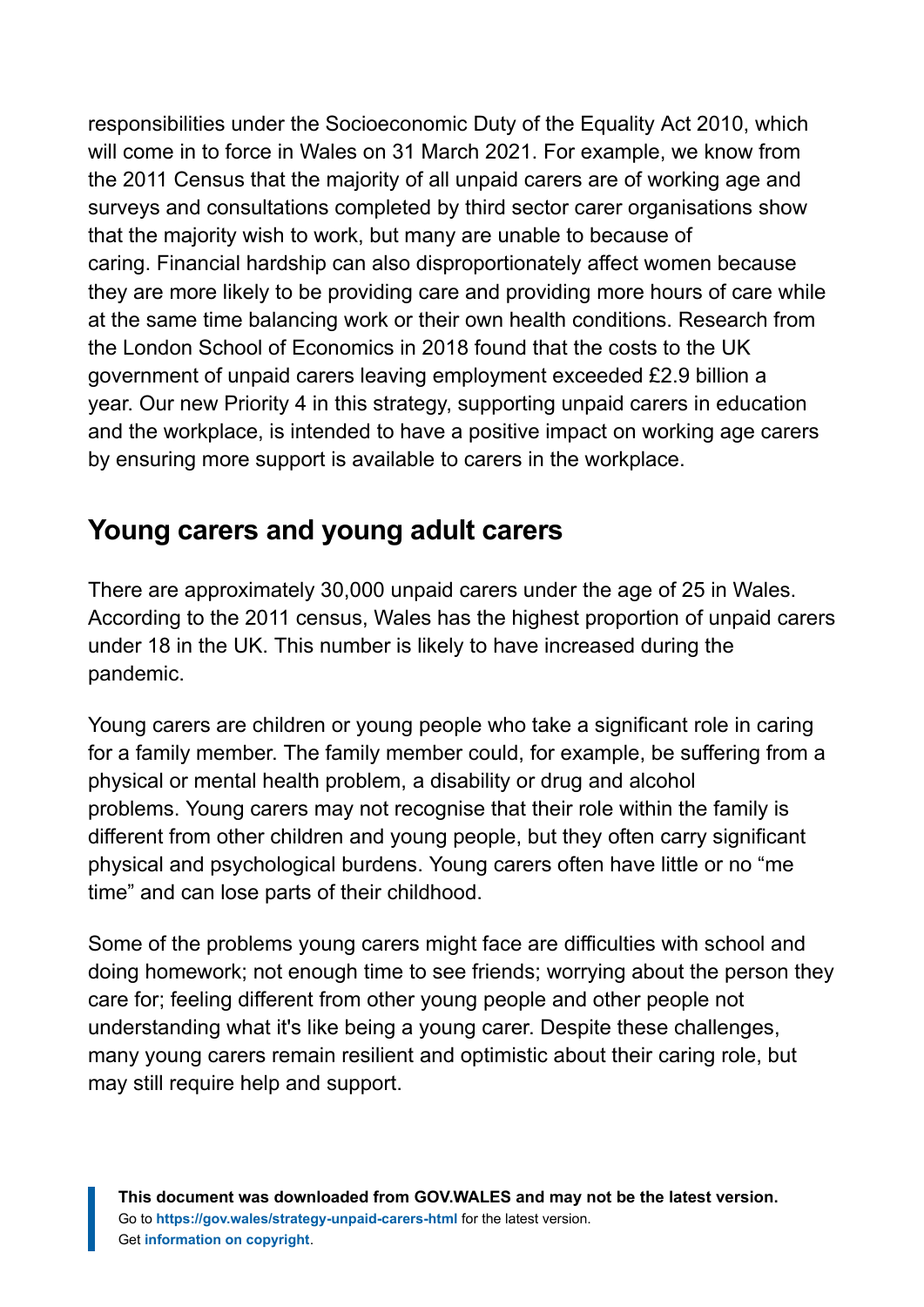Young adult carers are usually carers between 16 and 25 years old. They may be juggling their caring responsibilities with further or higher education; with looking for work or navigating the benefits system; with starting their working lives; with a serious emotional relationship or with thinking about leaving home. They can therefore face a different set of issues from young carers.

During the COVID-19 lockdown, many young and young adult carers were unable to access their normal support mechanisms, such as friends or wider family, and may have experienced increased emotional pressure as a result. Young and young adult carers may have been caring for more hours each week and undertaking tasks such as shopping for the household and collecting medication from pharmacies, as well as trying to learn at home when schools and colleges were closed.

A full Children's Rights Impact Assessment is being finalised and will be published as part of the wider Integrated Impact Assessment.

# <span id="page-12-0"></span>**National priorities for unpaid carers**

In November 2017, we announced 3 national priorities to support the delivery of the enhanced rights for unpaid carers under the Social Services and Well-being (Wales) Act 2014. Following the public consultation, these priorities have been refreshed and a fourth has been added relating to unpaid carers in employment and education. These four priorities will provide a cross governmental focus for the delivery of this strategy in collaboration with unpaid carers, their representatives and service providers.

# **Priority 1**

Identifying and valuing unpaid carers - all unpaid carers must be valued and supported to make an informed choice about the care they provide and to access the support they need whilst caring and when the caring role comes to an end.

Unpaid carers must be recognised and valued for their contributions to society,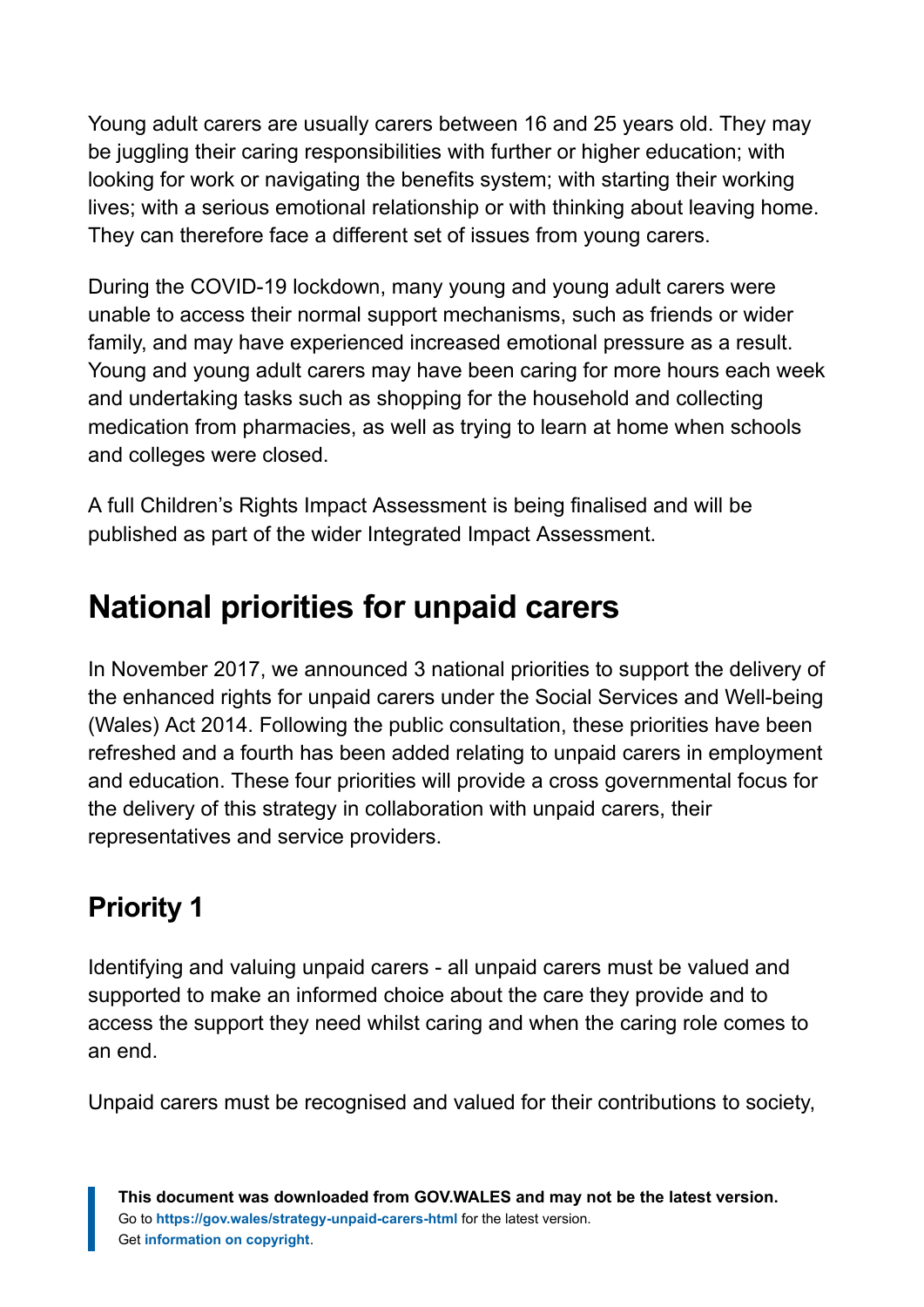treated as equal partners to health and social care professionals and supported to have their voices heard in the language of their choice. Carers' needs assessments can offer a gateway to a person centred support plan, but without timely information about their rights and how and where to get support, both the health and well-being of the carer, and those they care for, could suffer.

#### **We will take forward this priority by:**

#### **Valuing unpaid carers**

We will continue to support annual events celebrating carers' rights and utilise ministerial messaging and media channels to ensure unpaid carers are valued and their contributions to local communities, the Welsh economy and the health and social care system are recognised.

Our communications will adopt the term 'unpaid carer' to avoid confusion with the professional workforce and we will encourage our partners to use the same terminology and to ensure all messaging is accessible to young and young adult carers.

We will work with partners to continue our Unpaid **[Carers' Rights awareness](https://gov.wales/law-care-and-support-carers-rights) [Campaign](https://gov.wales/law-care-and-support-carers-rights)** and work with key stakeholders to promote its messages to a broad range of carers.

The campaign will seek to inform unpaid carers of their rights and options for accessing support.

#### **Raising awareness of unpaid carers**

Early identification of unpaid carers is an important step towards ensuring they can access the support they are entitled to.

We will encourage more unpaid carers to self-identify by raising awareness amongst professionals who may have contact with them, across the statutory, private and third sectors. We will also work with partners to explore how statutory services can better identify and record information on unpaid carers.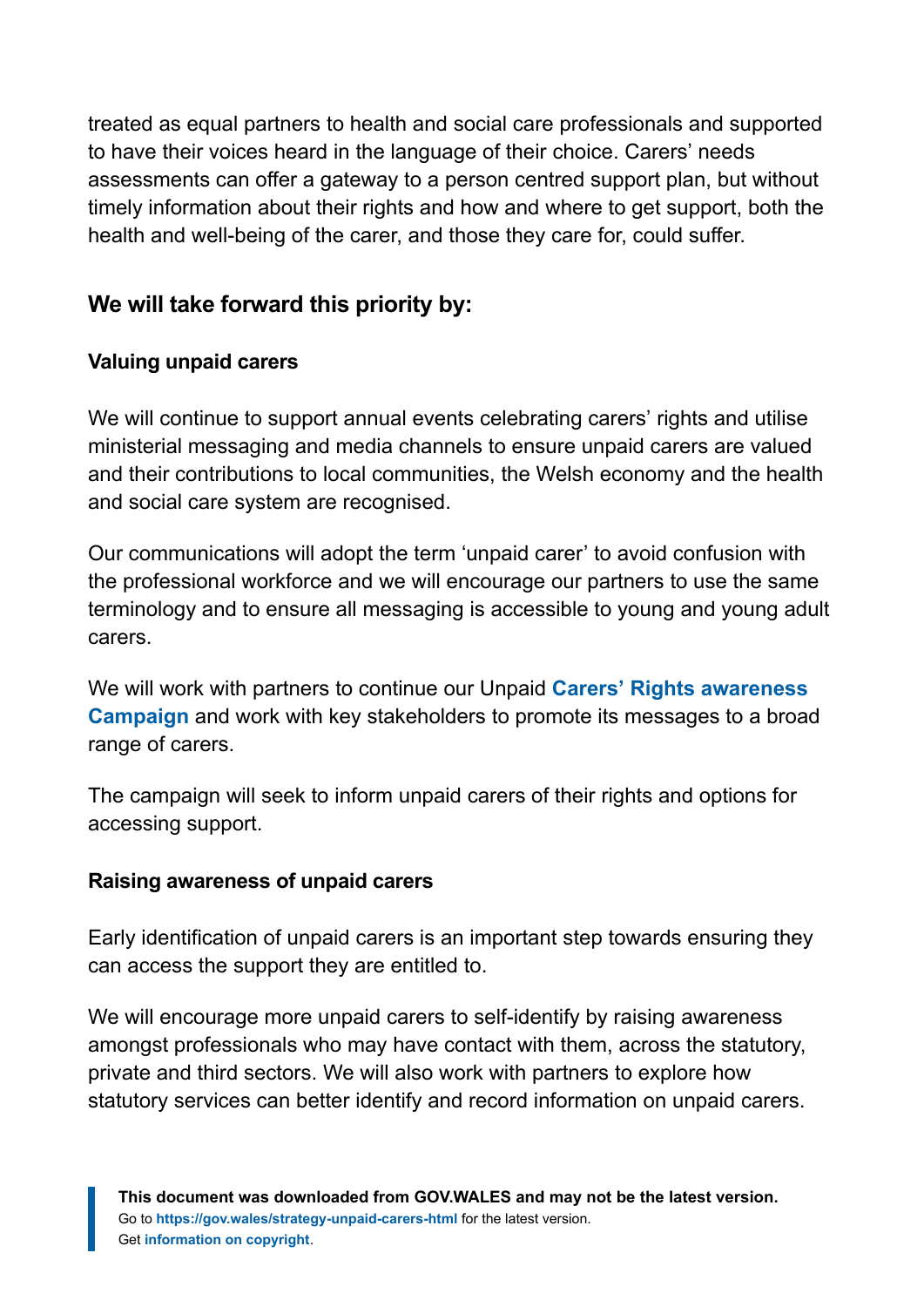This will allow the needs of more unpaid carers to be addressed at an early stage, but will also provide valuable data relating to the numbers and circumstances of unpaid carers in Wales.

Carers Trust and Carers Wales are currently working in partnership to transform carer recognition, respect and support across health and social care settings in Wales. This 3 year project is funded via the Sustainable Social Services Third Sector Grant and will strengthen and enhance implementation of the Social Services and Well-being (Wales) Act 2014, by raising awareness of unpaid carers, the impact of caring and carers' rights with the general public and relevant professionals.

The stigma attached to some types of caring can be particularly problematic for young carers who have expressed concerns that caring for a person with disabilities may be seen as more deserving of sympathy than caring for a parent with an alcohol addiction.

We will continue to work with unpaid carers and their representatives to challenge any stigma associated with their caring role.

We recognise the need to better identify and engage with unpaid carers from ethnic minority communities, older carers, LGBTQ+ carers, those with disabilities and unpaid carers whose first language is not English. Women Connect First are improving access to early intervention and preventative services for ethnic minority women aged over 50, many of whom have caring responsibilities. This 3 year project, funded via the Sustainable Social Services Third Sector Grant aims to equip participants with the skills and confidence to take preventative action to improve their present and future well-being. The project aims to create a model suitable for national roll out and showcases the importance of engaging with unpaid carers where they live and in their preferred first language.

Wales is a bilingual nation and therefore people should, and need to, be able to communicate in the language of their choice. Services must be designed to meet the needs of the individual which includes receiving treatment and care through the medium of Welsh. Older people, people with learning disabilities or mental health issues, some young people and those living with dementia can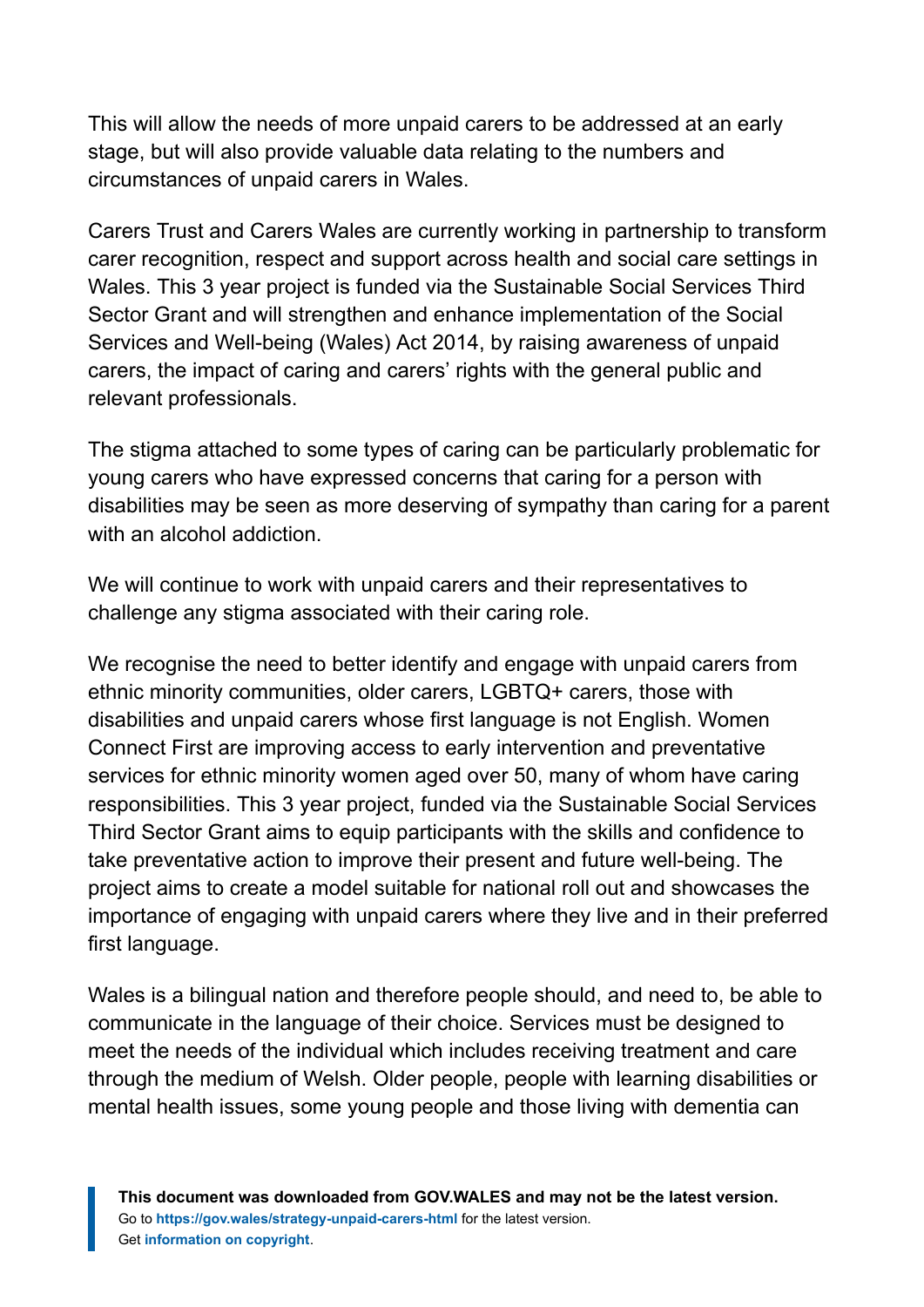experience difficulties in communicating their thoughts and emotions if not using their language of choice.

**[Cymraeg 2050: A million Welsh speakers](https://gov.wales/cymraeg-2050-welsh-language-strategy-action-plan-2019-2020)** is a strategy for the whole of Wales, and we want every part of the country to share in the vision of a million Welsh speakers. We need to ensure the future vitality of Welsh-speaking communities as places that facilitate the use of the language in every aspect of life. At the same time, we are committed to supporting people to use Welsh socially, at work, and when accessing services.

Our **[active offer](https://gov.wales/sites/default/files/publications/2019-04/delivering-the-active-offer-information-pack-social-services-and-social-care.pdf)** means people should receive a service in Welsh without having to ask for it and seeks to ensure that the Welsh language is not treated less favourably than the English language when providing services to the public.

#### **Working with local authorities to improve carers' assessments**

We will use the data we collect via the evaluation of the Social Services and Well-being (Wales) Act 2014 and the revised Performance and Improvement Framework to work with local authorities to develop a range of solutions that enable local authorities to deliver timely, effective statutory assessments that are responsive to individual needs of unpaid carers. Our Unpaid Carers' Charter will facilitate a move towards a common understanding of the language and terminology that should be used by professionals carrying out carers' assessments to ensure they are accessible to all. To inform this work, Social Care Institute for Excellence is supporting Welsh Government to understand individuals attitudes to and experiences of carers' assessments in Wales. This is initially being done through a review of current evidence but may lead to further qualitative work if it is considered to be needed.

We will work with and commission Social Care Wales to develop further **[training](https://socialcare.wales/service-improvement/working-with-carers) [and information resources](https://socialcare.wales/service-improvement/working-with-carers)**, as appropriate, for the **[social care workforce](https://socialcare.wales/service-improvement/working-with-carers)**, to increase awareness of carers' needs and the caring role and improve service delivery.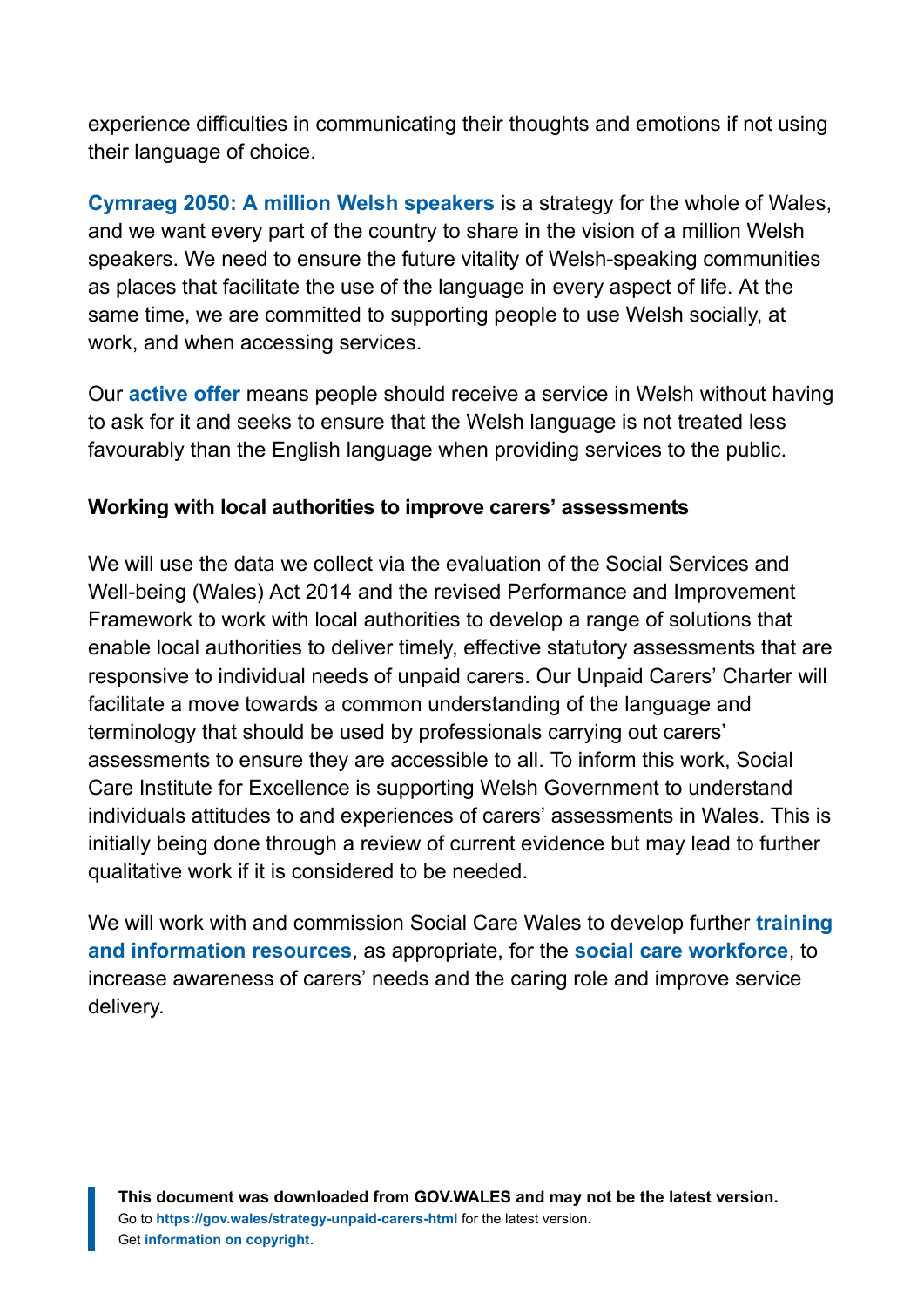#### **Supporting unpaid carers' voices to be heard**

We will continue to invest in mechanisms that support unpaid carers to have their voices heard at national, local and regional levels. Conversations are ongoing with our stakeholders about how to support unpaid carers on Regional Partnership Boards and in local communities to feel more confident in their representative roles.

Caring Communities of Change is an innovative project putting learning disability family carers and their relatives at the heart of collaboration in service design and delivery across health and social care in Wales. This 3 year project, funded via Welsh Government's Sustainable Social Services Third Sector Grant and led by All Wales Forum of Parents and Carers of People with Learning Disabilities, focuses on 3 key areas– transitions, respite and doing different things.

## **Priority 2**

Providing information, advice and assistance - it is vital that all unpaid carers have access to the right information and advice at the right time and in an appropriate format.

Provision of appropriate information, advice and assistance (IAA) provides the vital first steps of a preventative approach. Many unpaid carers do not need to access formal statutory or specific social services or health provision but simply require the right information, in the right format, at the right time, in order to manage their caring role. Knowing where and how to access different forms of information, advice and assistance such as welfare benefits or more general rights, can also be preventative. IAA provided should be proportionate to the needs of the individual.

Under the Social Services and Well-being (Wales) Act 2014, local authorities must publicise information about:

- how the care and support system operates in the local authority area
- the types of care and support available
- how to access the care and support that is available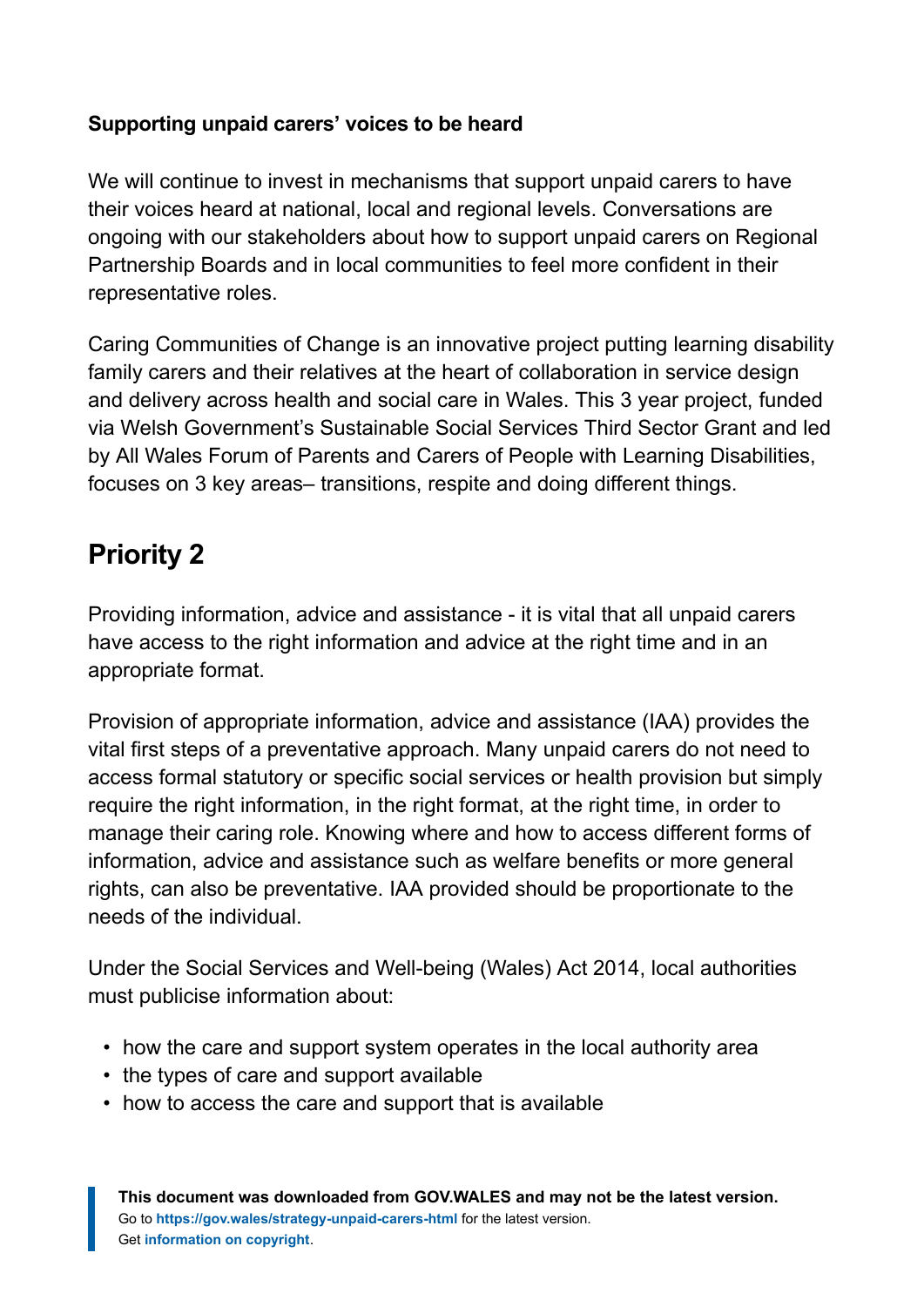• how to raise concerns about the well-being of a person who appears to have needs for care and support

IAA is intended to support prevention and early intervention and deliver a wider range of community-based services through partnerships and multi-agency working. Delivered well, and at the right time, IAA can enable unpaid carers, and those they care for, to live healthy and fulfilled lives for as long as possible. In order to avoid geographical variants in available services across Wales (a 'postcode lottery'), it is critical that all IAA services in Wales are high quality and easily accessible to all.

#### **We will take forward this priority by:**

#### **Raising awareness of ways to access information, advice and assistance**

We will work with partners to improve equal access to IAA across all parts of Wales whilst acknowledging that statutory bodies are not the only means of delivering this service - there is a need to raise awareness of alternative ways of accessing information such as GP surgeries, community services, or online resources such as **[DEWIS Cymru](https://www.dewis.wales/)**.

Age Cymru is working with Carers Trust Wales to develop person centred service models to identify and better meet the needs of older unpaid carers and carers of people with dementia. This 3 year project, funded via the Sustainable Social Services Third Sector Grant aims will improve older carers' access to information, advice and support, and create opportunities for unpaid carers to influence and shape services.

We will explore how to further improve access to advocacy services for unpaid carers who find it hard either to access services, or find it difficult to talk about their problems. Via our Sustainable Social Services Third Sector Grant, we are also funding the HOPE project which aims to support older people and carers to access community based preventative services through a range of advocacy models led by peers, volunteer groups and citizens.

During the pandemic, both statutory and third sector providers adapted their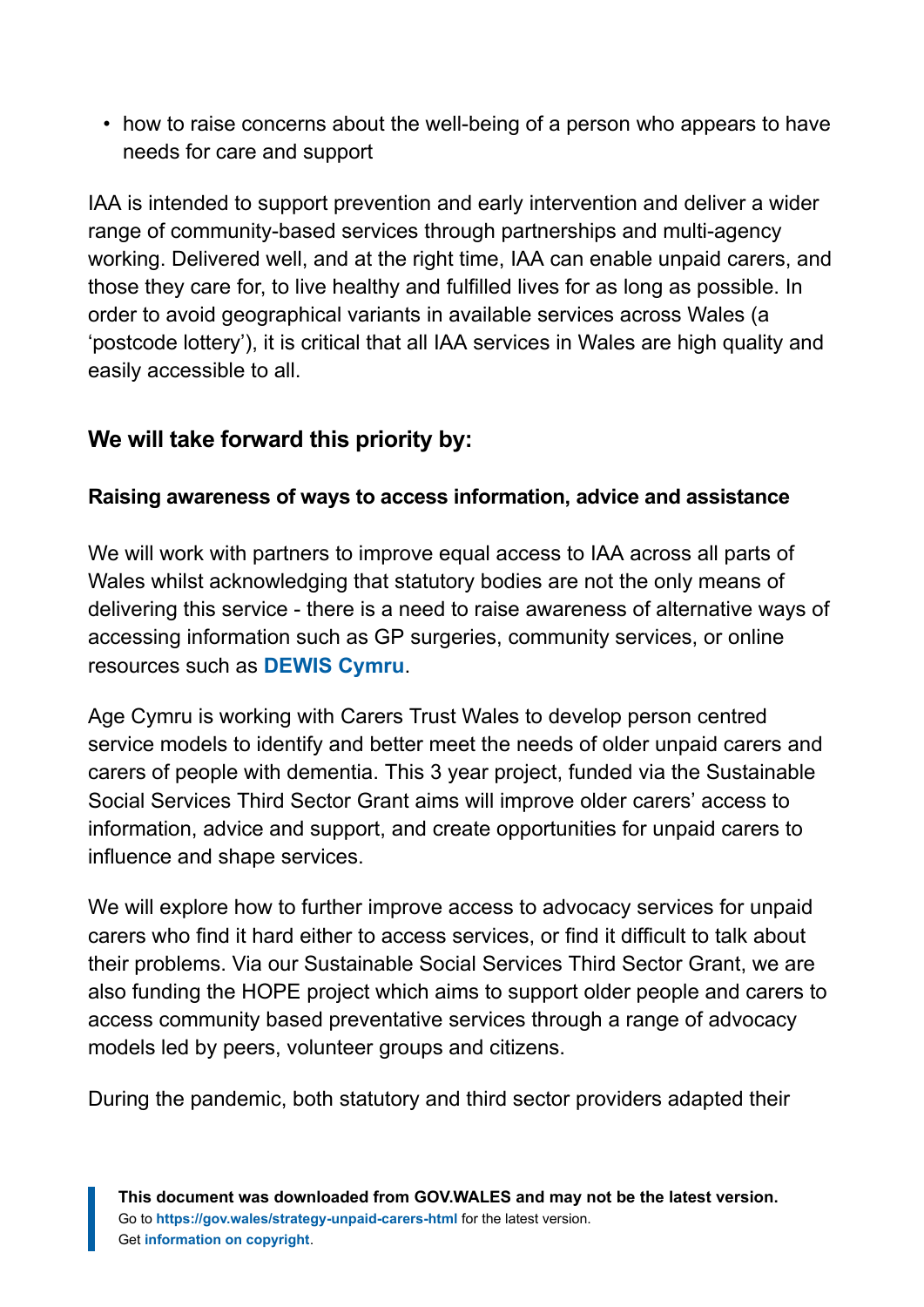ways of working to ensure unpaid carers could continue to receive the information and support required. Our consultation responses stressed that getting information to unpaid carers quickly helped carers to access vital community support including food parcels, assistance with shopping and collecting prescriptions. Rapid and clear information was disseminated via social media and email, the roll out of new or expansion of existing telephone helplines and the use of age appropriate platforms, such as Tik Tok or Instagram, to reach young carers. Third sector organisations also realised that they needed to review formal guidance from Welsh Government, Public Health Wales and others, turning it into shorter and easily understood information for unpaid carers and service users. In this way they ensured the most essential information was shared.

We will continue to learn from the successful adaptation of services in response to the pandemic and recognise that social care and other services such as housing, transport, protective services and employability schemes all have a responsibility to provide information and support to unpaid carers.

Due to the link between caring and low incomes, benefits checks and information about entitlements can help unpaid carers to manage the stress of their caring role. However, we know that there are thousands of people in Wales who are not yet claiming the benefits that they are entitled to. Our integrated communications campaign **[Claim What's Yours](https://gov.wales/claim-whats-yours)** aims to encourage people to check and claim the benefits they are entitled to.

Linking back to priority 1, through this and other methods we will continue to work with partners to increase the take-up and raise awareness of entitlements in accessing both devolved and non-devolved benefits.

#### **Addressing the digital divide**

The pandemic has also moved the majority of services online and many people have embraced technology through necessity, however a clear digital divide has been brought into focus which needs to be addressed.

Through our **[Digital Strategy for Wales,](https://gov.wales/people-encouraged-shape-new-digital-strategy-wales)** we are working to achieve a smarter, better connected society and economy by making sure everybody in Wales has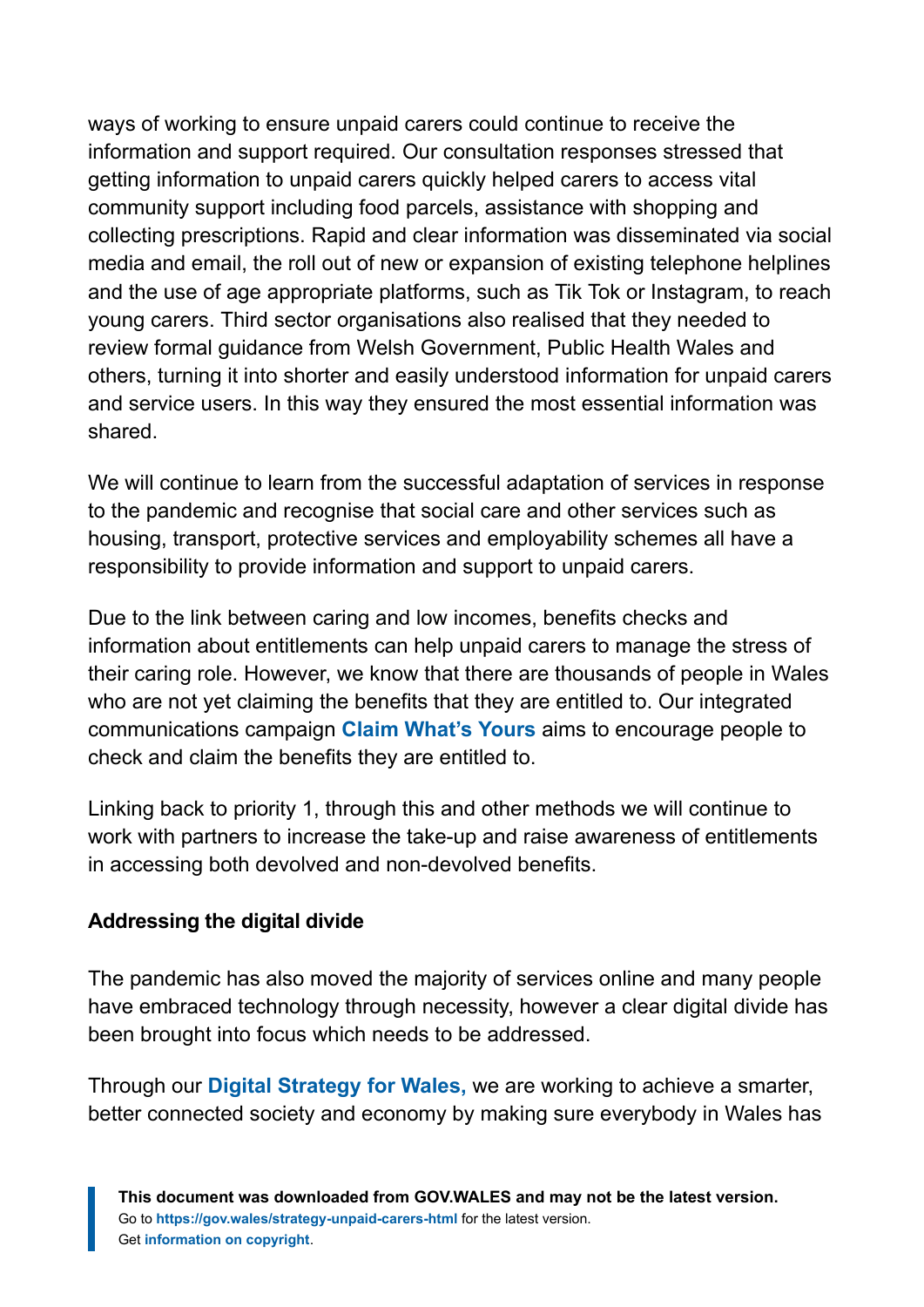access to digital technologies, and knows how to use them. One of the strategy's six missions relates to digital inclusion in order to equip people with the motivation, access, skills and confidence to engage with an increasingly digital world, based on their needs. The strategy will also shape how we effectively harness digital, data, technology and AI now and in the future for the benefit of people in Wales, including unpaid carers.

# **Priority 3**

Supporting life alongside caring - all unpaid carers must have the opportunity to take breaks from their caring role to enable them to maintain their own health and well-being and have a life alongside caring.

Unpaid carers provide a valuable service to the people they look after and society in general but can neglect their own needs. Unpaid carers should have equal access to different and innovative forms of short breaks and / or respite taken with or without the person they care for. Respite can include sport, leisure or cultural activities, as well as more traditional forms such as replacement care or an overnight sitting service for the person being cared for. Linking to priority 4, having a life alongside caring could also involve being able to work or undertake training.

#### **We will take forward this priority by:**

#### **Improving access to short breaks and respite**

We will continue to work collaboratively to develop a national model for respite in Wales**.**

Respite can take many forms, including time to 'switch off' and enjoy time with family and friends, take up a hobby or exercise class, pursue education and training or go on a short break with the person they care for or on their own. There is no specific definition of a respite service but it is not confined to an overnight stay in a care home or a sitting service for the individual with care needs, to enable their carer to have a break. It could be considered to be any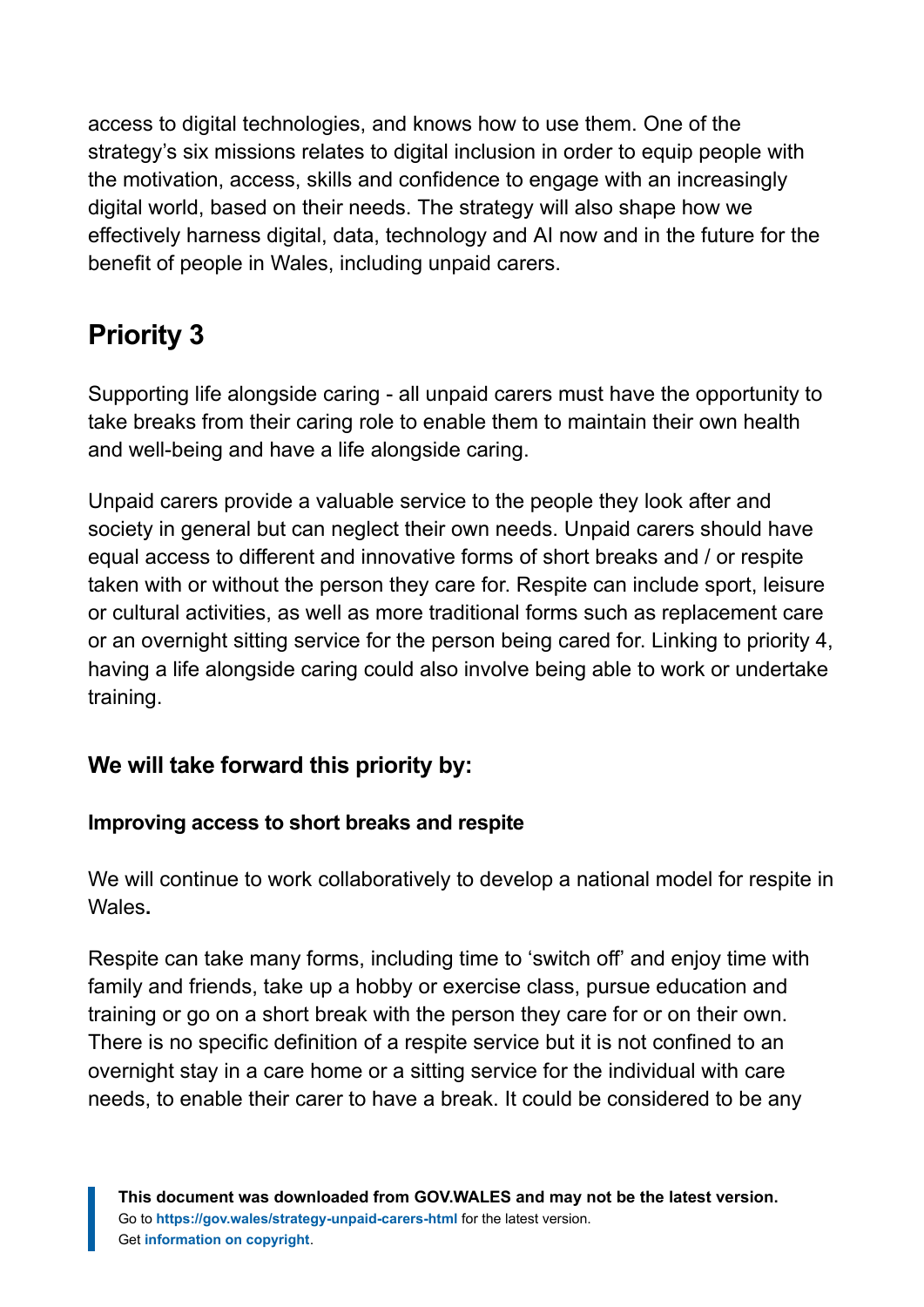form of service, assistance or experience which allows unpaid carers to have sufficient and regular periods away from their caring routines or responsibilities. Respite and short breaks can be a vital part of the care and support young and young adult carers require to cope with their caring role.

As respite moves away from the "traditional" model of overnight care for the individual with care needs, we need to understand how services can be redefined to meet individual need.

We will work towards a better understanding of how respite or a break from caring can be accessed, funded and delivered by a range of providers, including statutory bodies and the private and third sectors. To achieve this goal, we will work with unpaid carers and our partners to ensure the terminology used to describe respite suits the context and service on offer and to make it clear that respite can be preventative, not just something offered at a point of crisis.

We will explore how innovative approaches to respite, including the Scottish model of '**[respitality](https://www.sharedcarescotland.org.uk/respitality/)**' can be introduced in Wales. To achieve this, we are already funding All Wales Forum of Parents and Carers of People with Learning Disabilities, to develop a 'staycation' network, a 'direct breaks' scheme and a respitality model of support within rural communities.

Despite our aim to encourage more innovative models of respite, we acknowledge that post COVID-19, there will be an increased demand for day centres and more traditional sitting and replacement care services. We will prioritise this need alongside more innovative models of delivering respite over the coming year.

#### **Extending access to psychological support**

The pandemic has taken a huge toil on the mental health of unpaid carers of all ages. We have refreshed our **[Together for Mental Health Delivery Plan](https://gov.wales/mental-health-delivery-plan-2019-to-2022) [2019-22](https://gov.wales/mental-health-delivery-plan-2019-to-2022)** to ensure the actions respond to the pandemic.

Any psychological support needs should be identified during a carers' needs assessment and followed by a conversation to agree the most successful way that those needs could be met. Services on offer should be tailored to the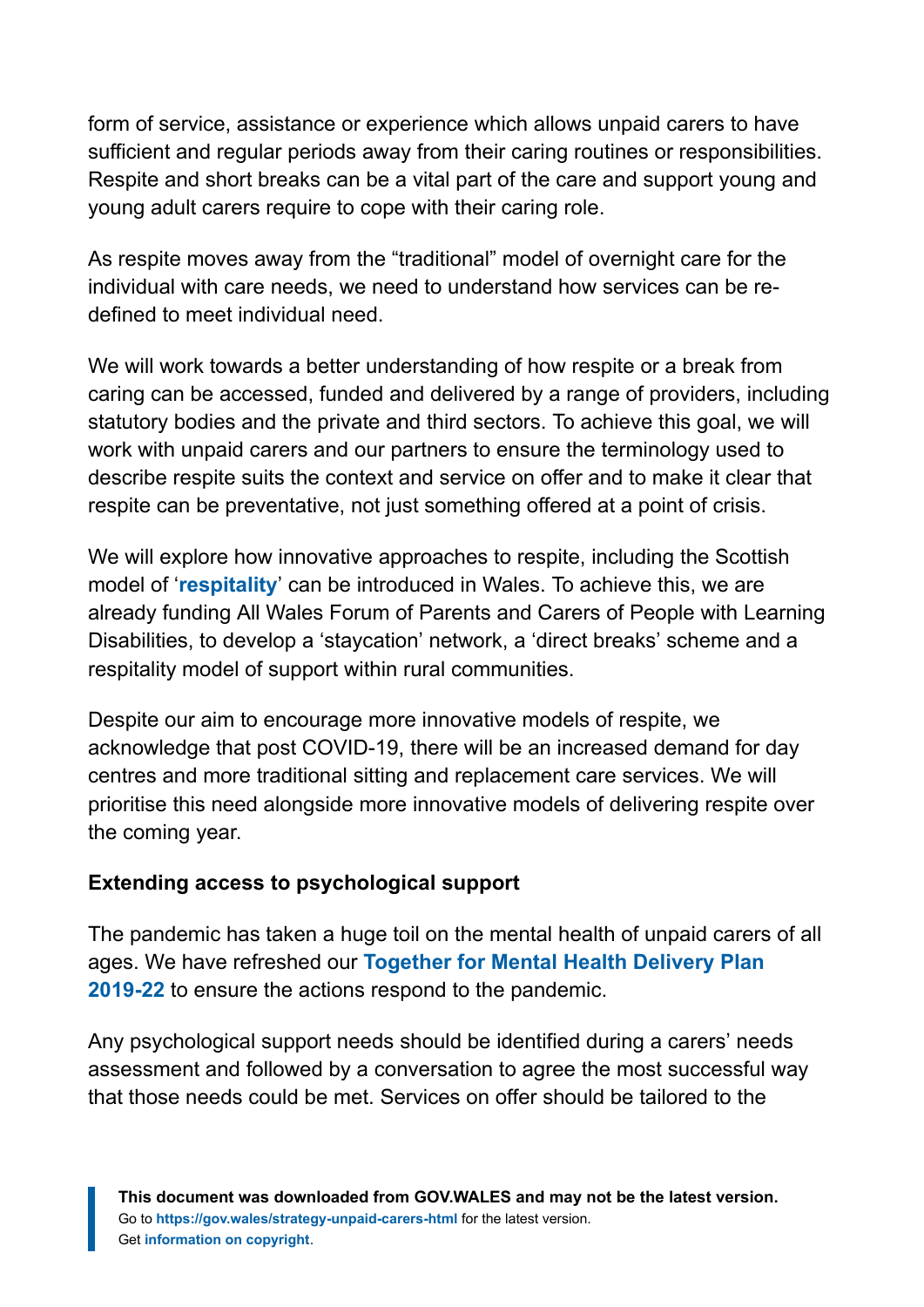individual needs and circumstances of the carer. This can be especially important for young carers, parent carers and those caring for people with specific conditions such as dementia or mental health issues.

Funded via the Sustainable Social Services Third Sector Grant, the **[Dementia](https://platfform.org/project/dementia-support/) [Integration And Links](https://platfform.org/project/dementia-support/)** project (DIAL) supports people living with dementia and their unpaid carers in Cardiff and the Vale of Glamorgan. Activities to support mental health include carers' wellbeing programmes, counselling and complementary therapies for unpaid carers of people living with dementia. Similarly, during the pandemic, Carers Wales extended their Welsh Government funded '**[Me Time'](https://www.carersuk.org/wales/help-and-advice/me-time)** sessions which provide a range of online activities ranging from 'group viewings of the great wonders of the world' to physical exercise, relaxation and mindfulness.

We also recognise unpaid carers may benefit from psychological support in the form of counselling for stress or bereavement. During COVID-19, we provided additional funding to Cruse Bereavement Care to extend their counselling and emotional well-being services. **[Cruse Bereavement Care](https://www.cruse.org.uk/get-help/local-services/wales/wales)** is working to transform bereavement care in Wales. This 3 year project, funded via the Sustainable Social Services Third Sector Grant, aims to transform national and local bereavement services, by developing a Bereavement Hub; encompassing a single point of access 'The Gateway' to a personalised pathway of support.

We will continue to invest in a range of psychological support and to explore how emerging new models of support for unpaid carers during the pandemic can lead to improvements in the delivery of services in the future.

## **Priority 4**

Supporting unpaid carers in education and the workplace – employers and educational / training settings should be encouraged to adapt their policies and practices, enabling unpaid carers to work and learn alongside their caring role.

Having the opportunity to work and learn is an important part of life. It can provide financial stability and bring the wider benefits of a fulfilling career, positive mental health and social interaction. Unpaid carers not in employment,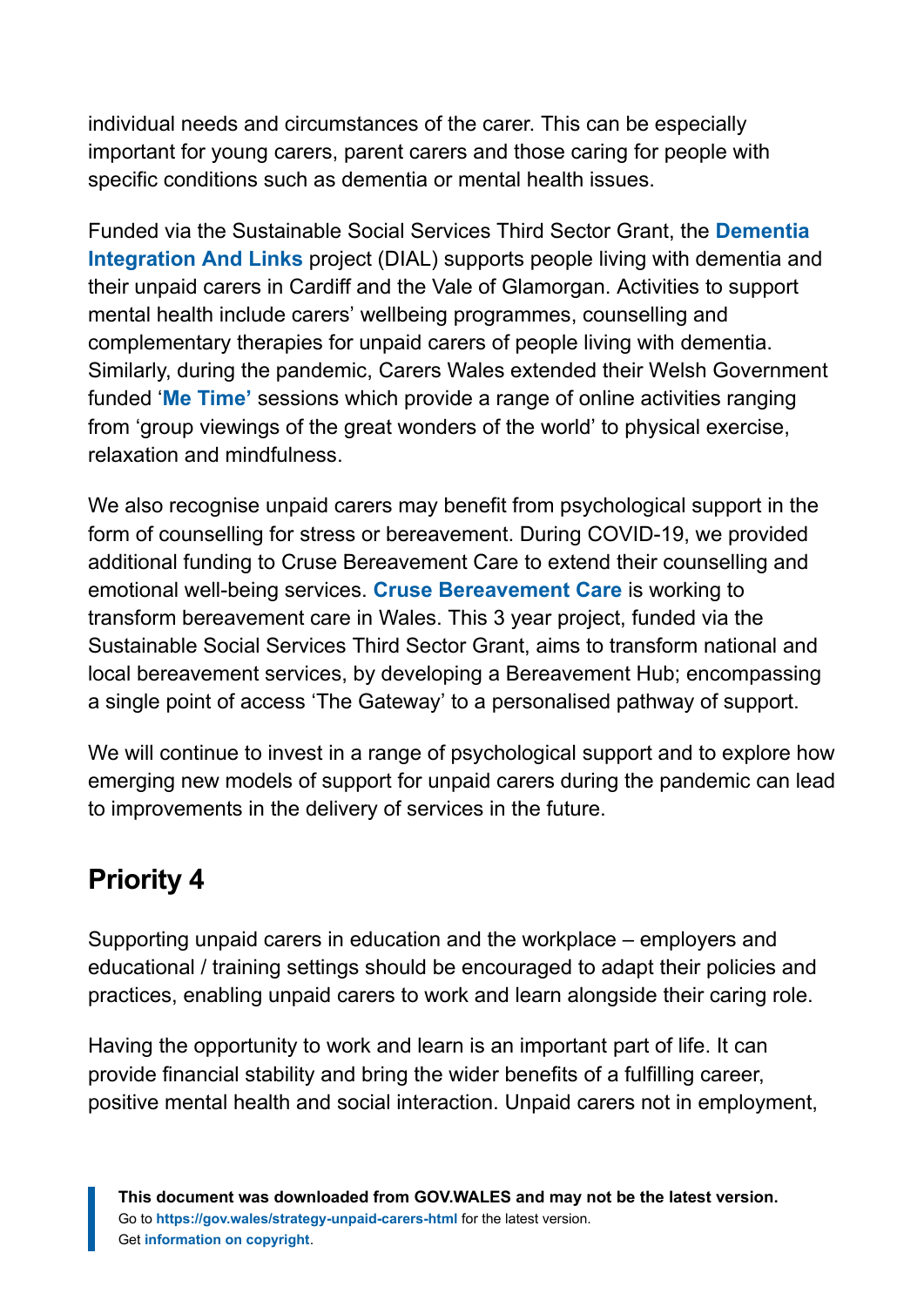education or training should be able to access the right information, advice and support to develop the skills to gain suitable employment, whether re-entering the workforce, or getting a job for the first time. It is also important to recognise that an unpaid carer may also be self-employed, managing their own business or organisation, and therefore may face a different set of challenges.

#### **We will take forward this priority by:**

#### **Encouraging local authorities to support state funded schools to identify young carers**

All of the national priorities and their proposed actions relate equally to unpaid carers of all ages and backgrounds. However, most young carers are at school or attending college and therefore need to balance their learning and personal development with their caring responsibilities. Young adult carers (usually considered to be aged from 16 – 25 years of age) face different circumstances and may be in higher or further education or employment.

Research from **[Carers Trust](https://carers.org/downloads/resources-pdfs/time-to-be-heard/time-to-be-heard-a-call-for-recognition-and-support-for-young-adult-carers.pdf)** shows that problems with school attendance or attainment can negatively impact on the future of young carers. The development of our new **[Curriculum for Wales](https://hwb.gov.wales/curriculum-for-wales)** contains a much stronger focus on well-being and on creating ambitious and capable learners and has the potential to address some of the barriers experienced by young carers.

We clearly recognise the need for a strong connection between schools and their local young carers' services so that young carers are fully supported. As part of this, we are aware that some schools have identified a lead for young carers to oversee the support young carers receive, and signpost to young carers services, but we recognise this can be applied more consistently.

#### **Working with employers and their representative bodies to promote unpaid carer friendly workplaces**

This work will align with our commitment to the Fair Work principles set by the **[Fair Work Commission](https://gov.wales/fair-work-wales)** for Wales and will aim to provide better support to the increasing number of older workers, unpaid carers, and young adult carers, in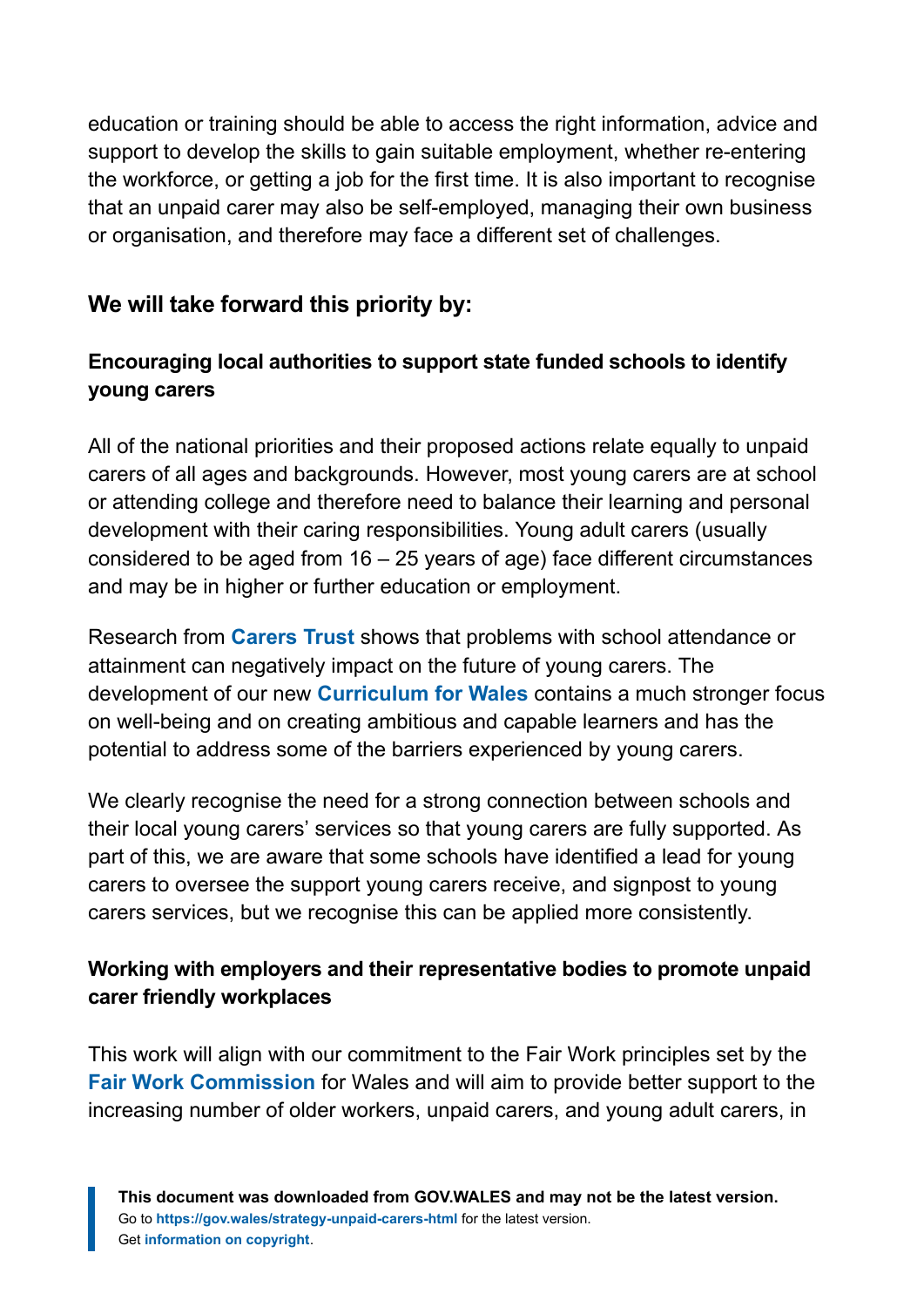our workforce

We will continue to work with and promote the **[Wales Hub of Employers for](https://www.employersforcarers.org/about-us/wales-hub) [Carers](https://www.employersforcarers.org/about-us/wales-hub)***,* which helps organisations in Wales to support staff with caring responsibilities.

We will continue to support the proposal from UK Government for a new employment right of a week of unpaid carers' leave, for qualifying employees.

The current rise in redundancies, unemployment due to COVID-19 and the end of the UK Government's furlough scheme could impact negatively on the financial situation of many unpaid carers. The National Survey for Wales, July 2020, shows that the economic status of 25% of people in Wales has changed since the coronavirus outbreak. 74% said coronavirus has caused problems for their work life.

We will link this new priority to wider social and economic concerns including gender equality, low income and the impact of caring on poverty. Our Equality Impact Assessment will help us to understand and respond to the financial and emotional impact of caring on women, who are more likely to work part time or give up employment because of difficulties in balancing their employment with their caring role.

#### **Promoting financial resilience**

The COVID-19 crisis has demonstrated, perhaps more than ever, the essential role that unpaid carers play in preventing statutory services from becoming overloaded. Yet many of these carers have low incomes and, due to their caring responsibilities, are unable to increase their income by working full-time.

We will therefore continue to urge the UK Government to increase the current payment rate of carers allowance to lift unpaid carers out of poverty.

Tackling poverty and providing help for those most in need is a top priority for the Welsh Government. The changes to the Welfare Benefits and Social Security system has raised its own issues here in Wales and Welsh Ministers continue to make representation over these changes and implement policy to protect those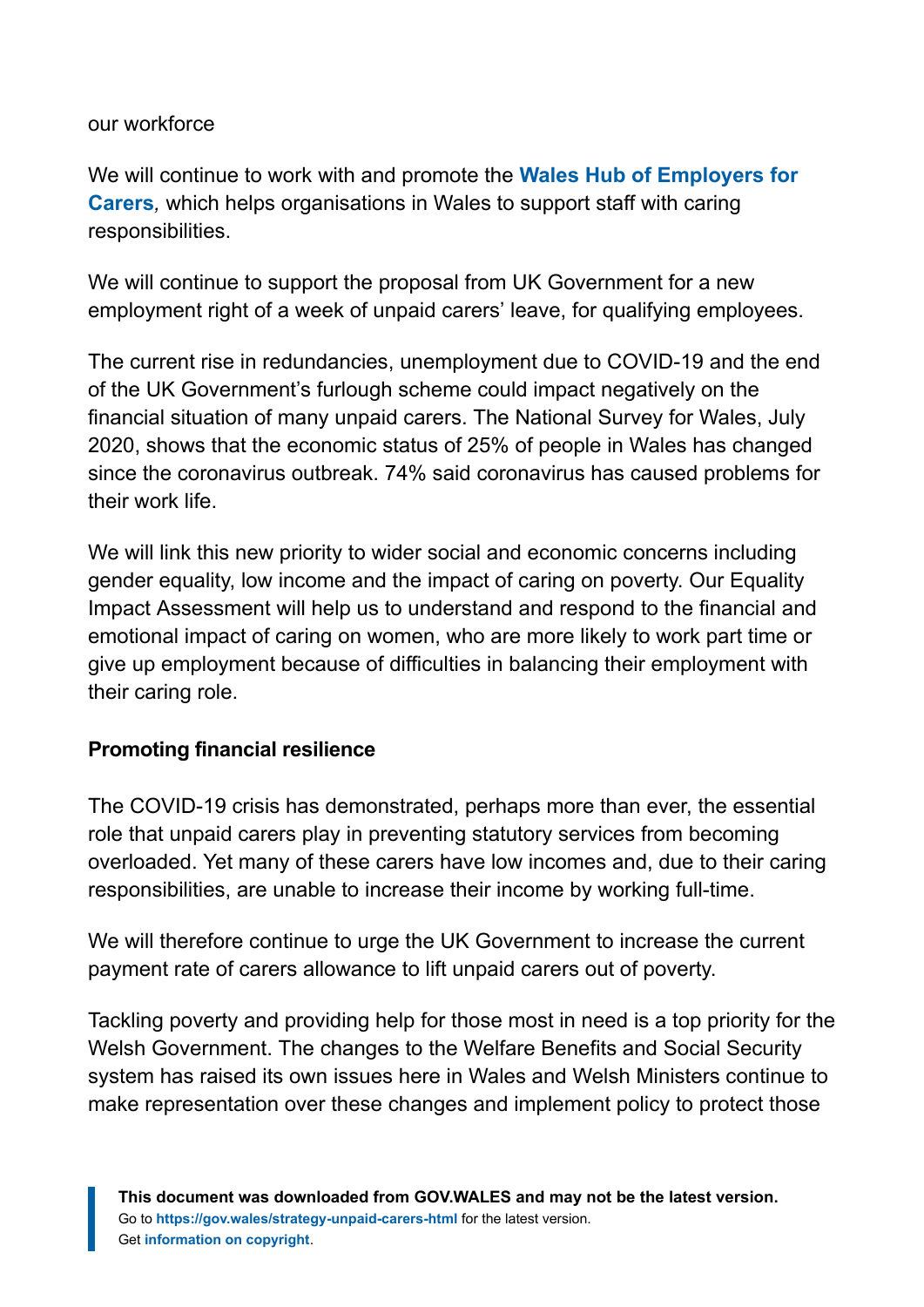most at risk in our communities.

It is more critical than ever that all those eligible for support are aware of, and are accessing, the full range of entitlements available, including benefits and services funded by Welsh Government and those delivered by local authorities in Wales.

# <span id="page-24-0"></span>**A charter for unpaid carers**

Unpaid carers and their representatives have voiced concerns about a significant disparity in levels of support between different health boards and local authorities. In response to this, we are keen to work towards a shared understanding of the rights of unpaid carers and the level of service they should receive, particularly during common scenarios that carers encounter such as hospital discharge or emergency admission.

We want the charter to be the go-to resource for unpaid carers, but also professionals seeking to provide support. The charter will be co-produced with unpaid carers of all ages and will clearly define the roles and responsibilities of Welsh Government, local authorities, local health boards, third sector organisations and unpaid carers themselves.

The charter will help unpaid carers to self-identify and understand their rights under the Social Services and Well-being (Wales) Act 2014. We hope the charter will help to challenge negative perceptions of statutory services. It will support local authorities to deliver their duties under the Act and clearly set out good practice standards that ensure unpaid carers are involved as equal partners and have a voice in policy development, planning, research and training.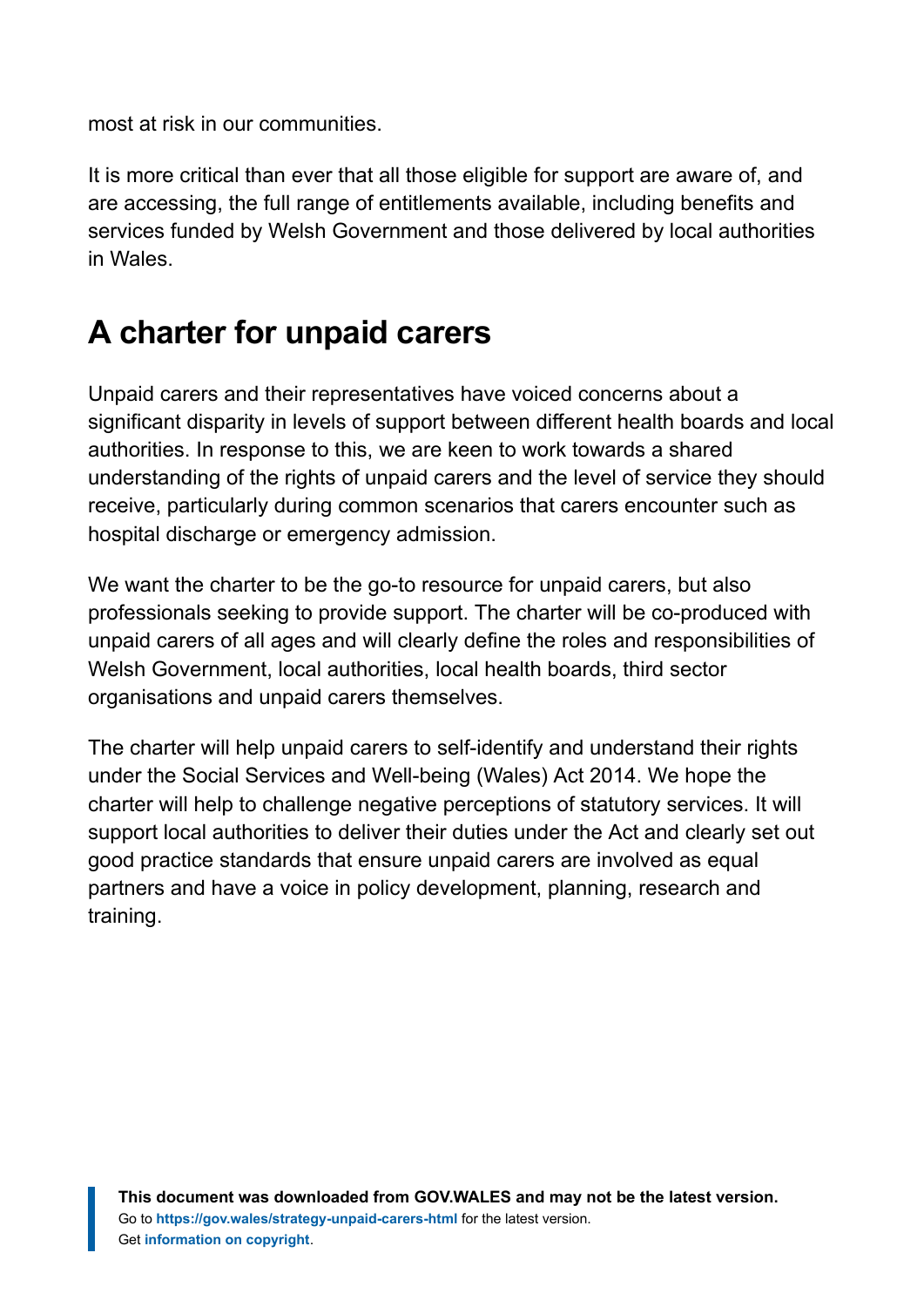# <span id="page-25-0"></span>**Measuring success: data and research**

### **Evaluation of the Social Services and Well-being of Wales 2014 Act**

We will clearly set out the actions and timescales for the successful implementation of this strategy in a delivery plan which will be published in autumn 2021. The development of the plan will be led with advice and input from our Ministerial Advisory Group for Unpaid Carers and its supporting engagement group.

We will work with members of the Ministerial Advisory Group on Unpaid Carers to develop a clear set of metrics using the data outlined above and other sources relating to each of the four national priorities set out in this strategy.

The delivery plan will also set out the measures by which we will measure success which will include our independent, formal evaluation of the Social Services and Well-being (Wales) Act 2014 led by University of South Wales, and due to run until 2022. This evaluation will help us improve the future of social care in Wales and will give insight into how the principles of the Act such as 'voice and control' have been applied and their impact on the well-being of unpaid carers. Findings from the evaluation will be used to support us to understand how we can further improve the lives of individuals and unpaid carers. The project will be starting fieldwork in April 2021 for the impact evaluation. This will involve engagement with key stakeholders and individuals, including unpaid carers and provide a means to benchmark the current situation of unpaid carers in Wales. Interim findings from this phase will be published at the end of 2021.

The 2014 Act was also measured through a different, but complementary approach, Measuring the Mountain (MtM), a co-produced project launched in January 2018 which analysed people's experiences of care and support. The MtM team collated around 500 stories in 2019/20 from individuals in Wales around half of the stories were from unpaid carers. The most **[recent findings](http://mtm.wales/resources)** from the project were published in December 2020.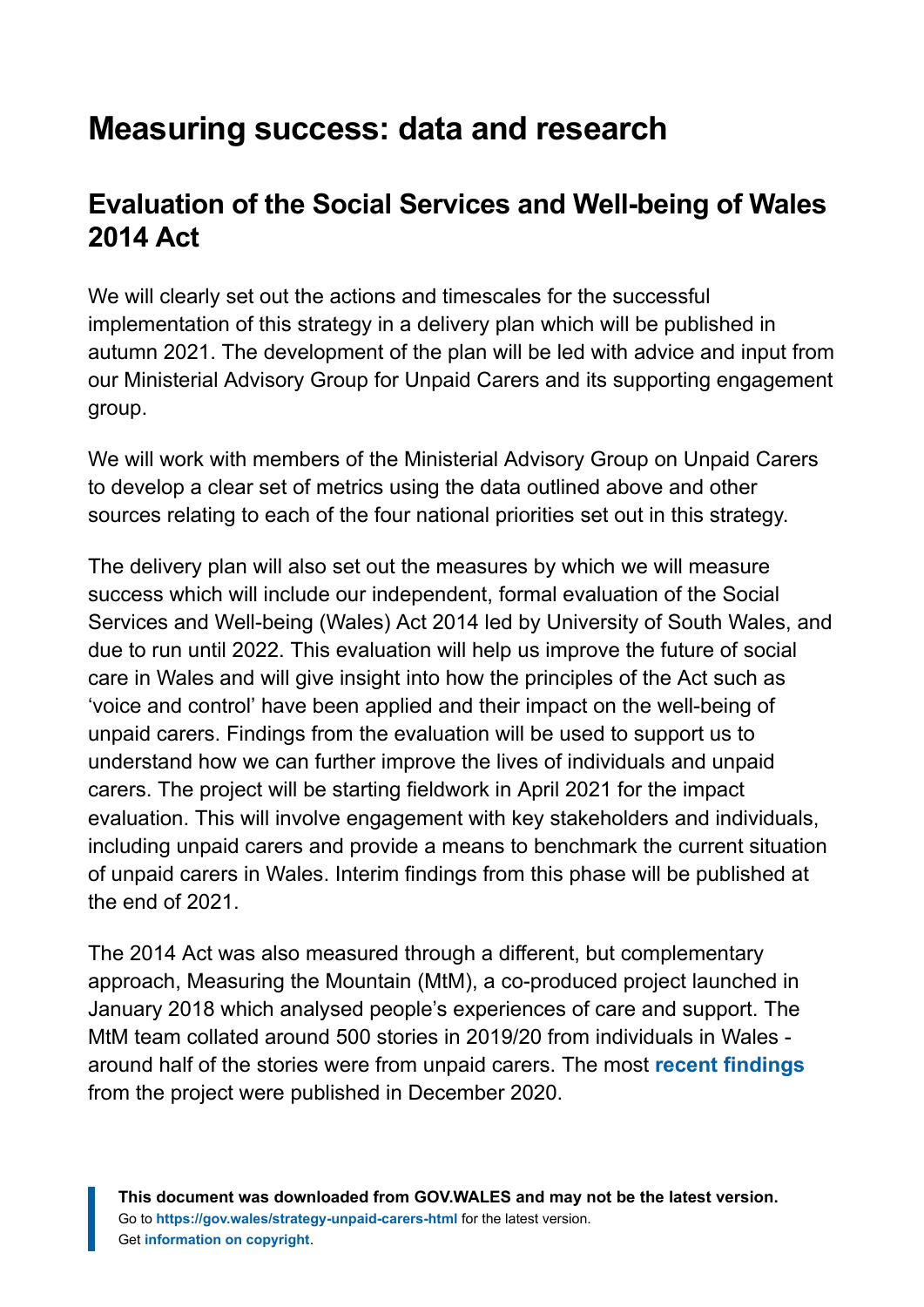Following extensive consultation with key stakeholders, the new Performance and Improvement Framework for local authorities that came into force, in April 2020, will be collected as planned for the 2020/21 financial year. Given the unprecedented circumstances of the last financial year, the collections will be a chance for local authorities to continue the developments necessary to fulfil the new requirements and allow Welsh Government to pilot the collections to understand the success of implementation. All data collected this year will be classed as experimental data and not official statistics.

Phase 2 of the performance and improvement framework will also commence shortly, including the commissioning of a partner to assist Welsh Government in developing guidance for the collection and analysis of data on experience and outcomes of people who receive care and support and unpaid carers who need support. Work also continues on the development of additional resources on utilising evidence to drive improvement, including undertaking and involvement in research projects on unpaid care.

Welsh Government has asked Social Care Wales to deliver the second phase of A Strategic Approach to Social Care Data in Wales, to continue the work carried out as part of the Discovery Report in December 2020. Social Care Wales will continue to work in partnership with Digital Health and Care Wales and with the assistance of KPMG to undertake this work with stakeholders from across the sector, including those with lived experience.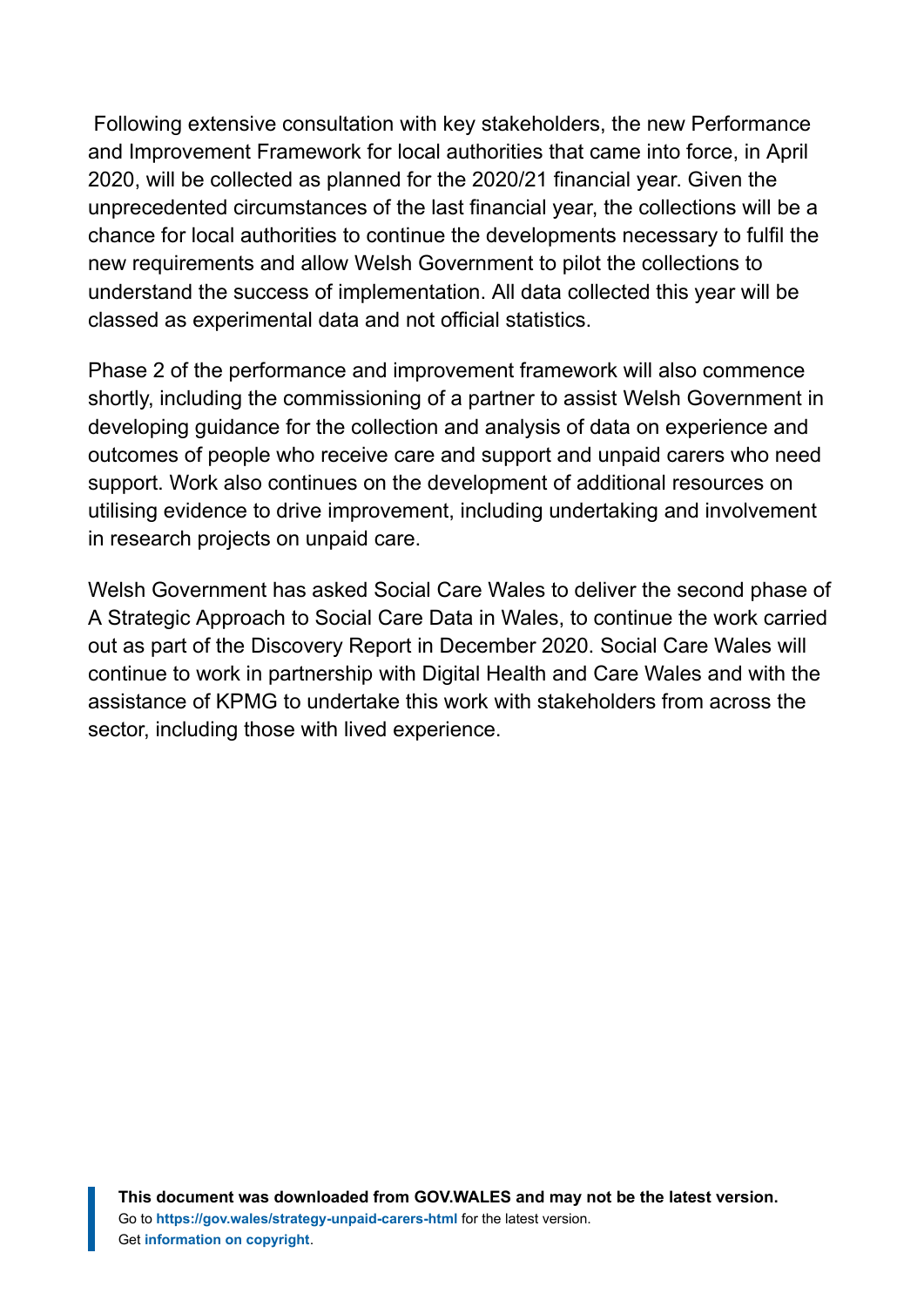# **About this document**

This document is a copy of the web page **[Strategy for unpaid carers](https://gov.wales/strategy-unpaid-carers-html)** downloaded.

Go to **<https://gov.wales/strategy-unpaid-carers-html>** for the latest version.

This document may not be fully accessible, for more information refer to our **[accessibility statement](https://gov.wales/accessibility-statement-govwales)**.

Get **[information on copyright](https://gov.wales/copyright-statement)**.